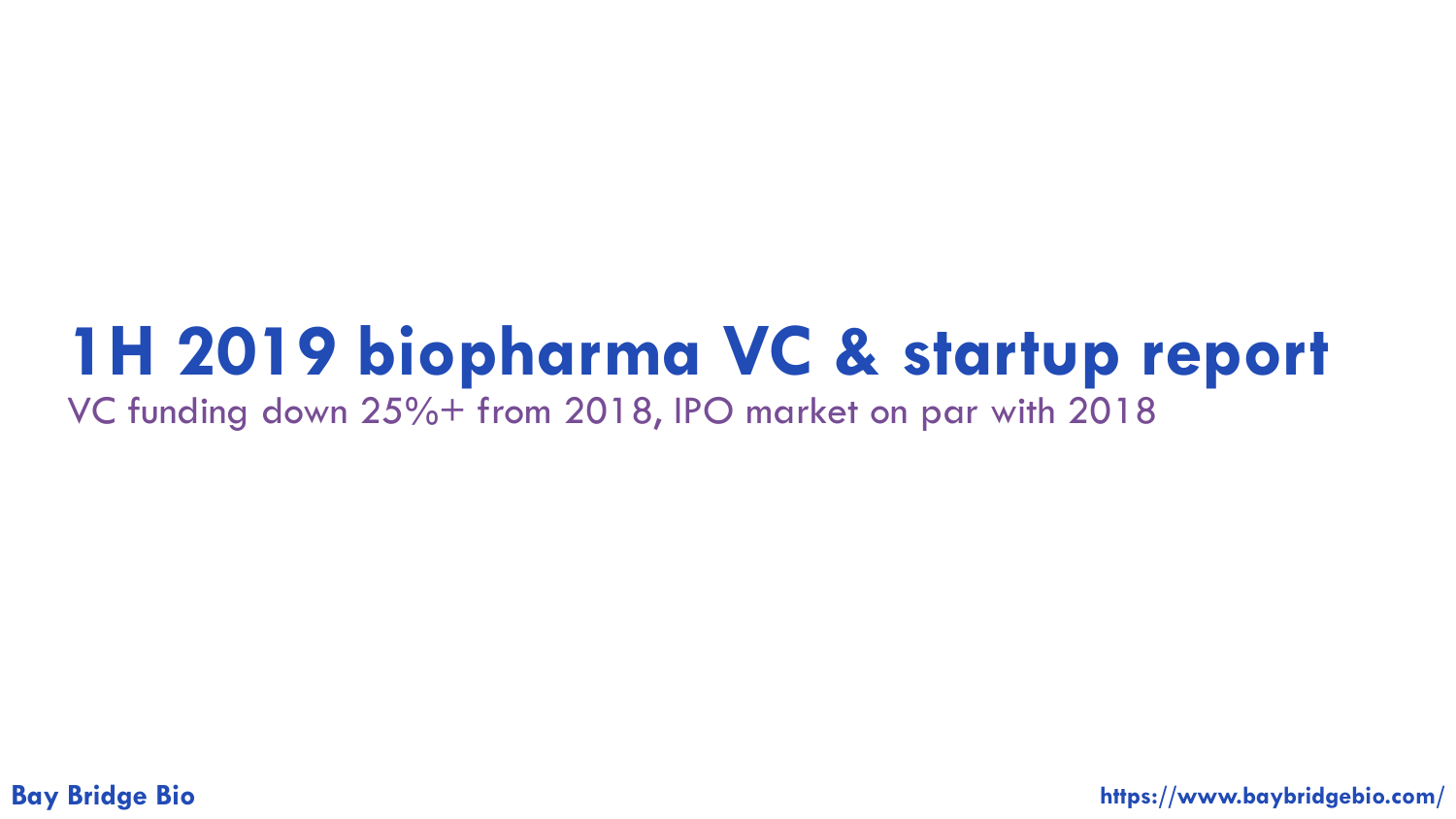# **VC funding and M&A down, but IPO market strong**

| <b>VC funding</b>                                                    | <b>IPOs</b>                                                                                              | <b>M&amp;A</b>                                                                                                       |  |
|----------------------------------------------------------------------|----------------------------------------------------------------------------------------------------------|----------------------------------------------------------------------------------------------------------------------|--|
| \$6.7 billion<br>Global venture investment in<br>biopharma in 1H2019 | 23 VC-backed US IPOs <sup>1</sup><br>in $1H$ 2019 raised \$2.6B in IPO<br>proceeds (vs. 46 IPOs in 2018) | \$17 billion / \$21 billion<br>Upfront / total consideration for<br>9 VC-backed M&A exits <sup>2</sup> in 1H<br>2019 |  |
| <b>Down 27%</b> from \$9.1B in<br>1H2018                             | Aggregate post-money valuation<br>of \$14.3B after raising total of<br>\$4.0B in venture capital         | Down 29% from \$24B in<br>upfront consideration in 1H 2018                                                           |  |

<sup>1</sup>Includes VC-backed biopharma IPOs that raised over \$50M on NASDAQ or NYSE, excludes non-therapeutics companies like ADPT and PSNL <sup>2</sup>Includes mergers and acquisitions of VC-backed biotech startups that raised venture money since 2013 and were acquired for upfront consideration of at least \$75M Source: Bay Bridge Bio, LLC, SEC filings, press releases, company websites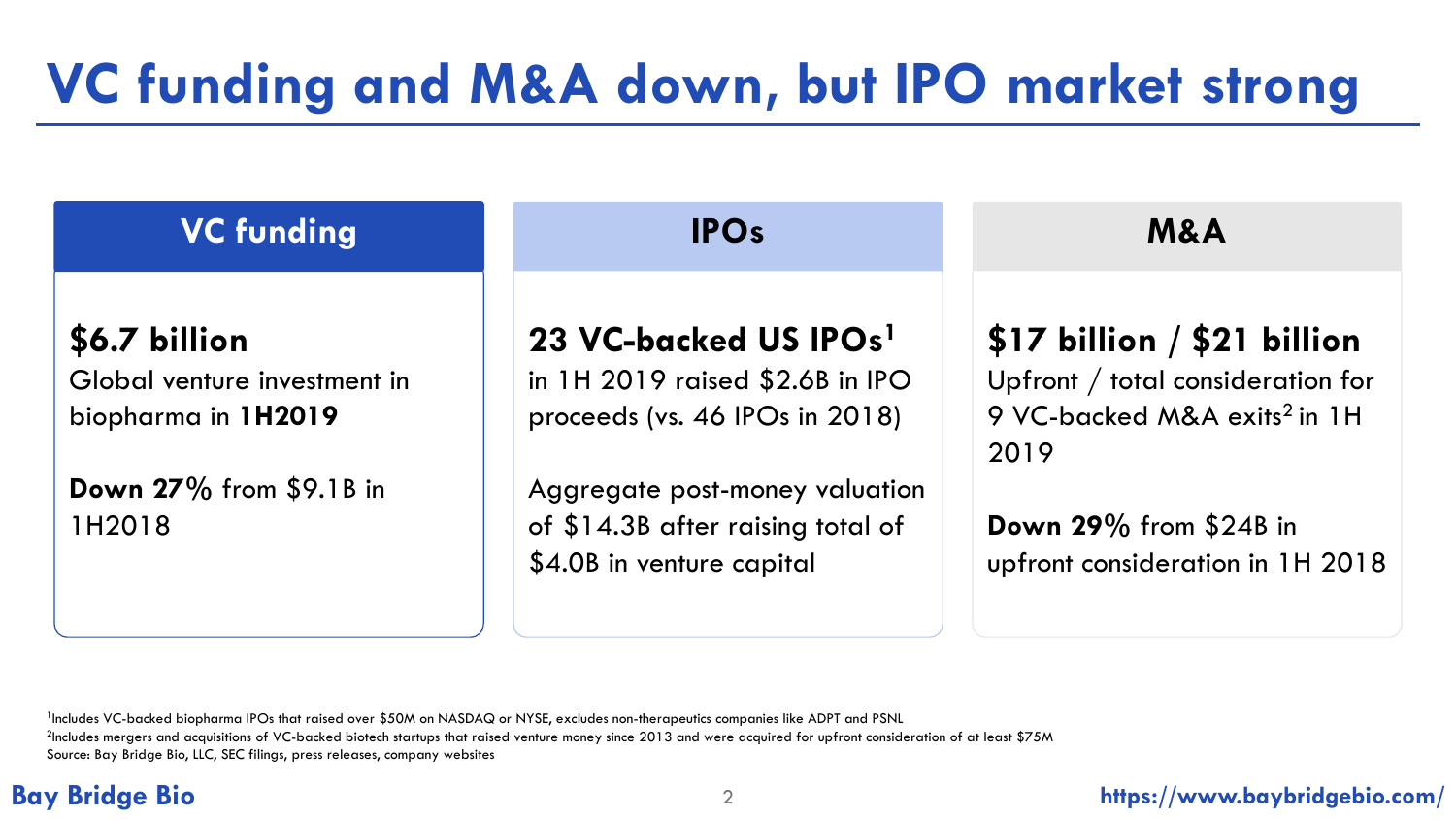# **11 \$1B+ VC-backed M&A or IPOs in 1H2019**

| Lilly buys Loxo for \$8.0B | Roche buys Spark for \$4.8B | Ipsen buys Clementia for \$1.0B | Merck buys Peloton for \$1.0B<br>upfront |
|----------------------------|-----------------------------|---------------------------------|------------------------------------------|
| LOXO<br>ONCOLOGY           | <b>Spark</b>                | clementia                       | <b>PIOTON</b>                            |

| ALEC IPO, current valuation of | GOSS IPO, current valuation of | NGM IPO, current valuation of | TPTX IPO, current valuation of |  |
|--------------------------------|--------------------------------|-------------------------------|--------------------------------|--|
| \$1.4B                         | \$1.4B                         | \$1.0B                        | \$1.4B                         |  |
| RAPIES TO REMEMBER             |                                | <b>NGMBio</b>                 | <b>Examing Point</b>           |  |



VC-backed M&A includes biotech companies acquired for at least \$75M upfront that raised venture capital since 2013 so excludes deals like PFE / ARRY, ABBV / AGN, BMY / CELG Source: Bay Bridge Bio, LLC, SEC filings, press releases, company websites

## **Bay Bridge Bio** 3 **https://www.baybridgebio.com/**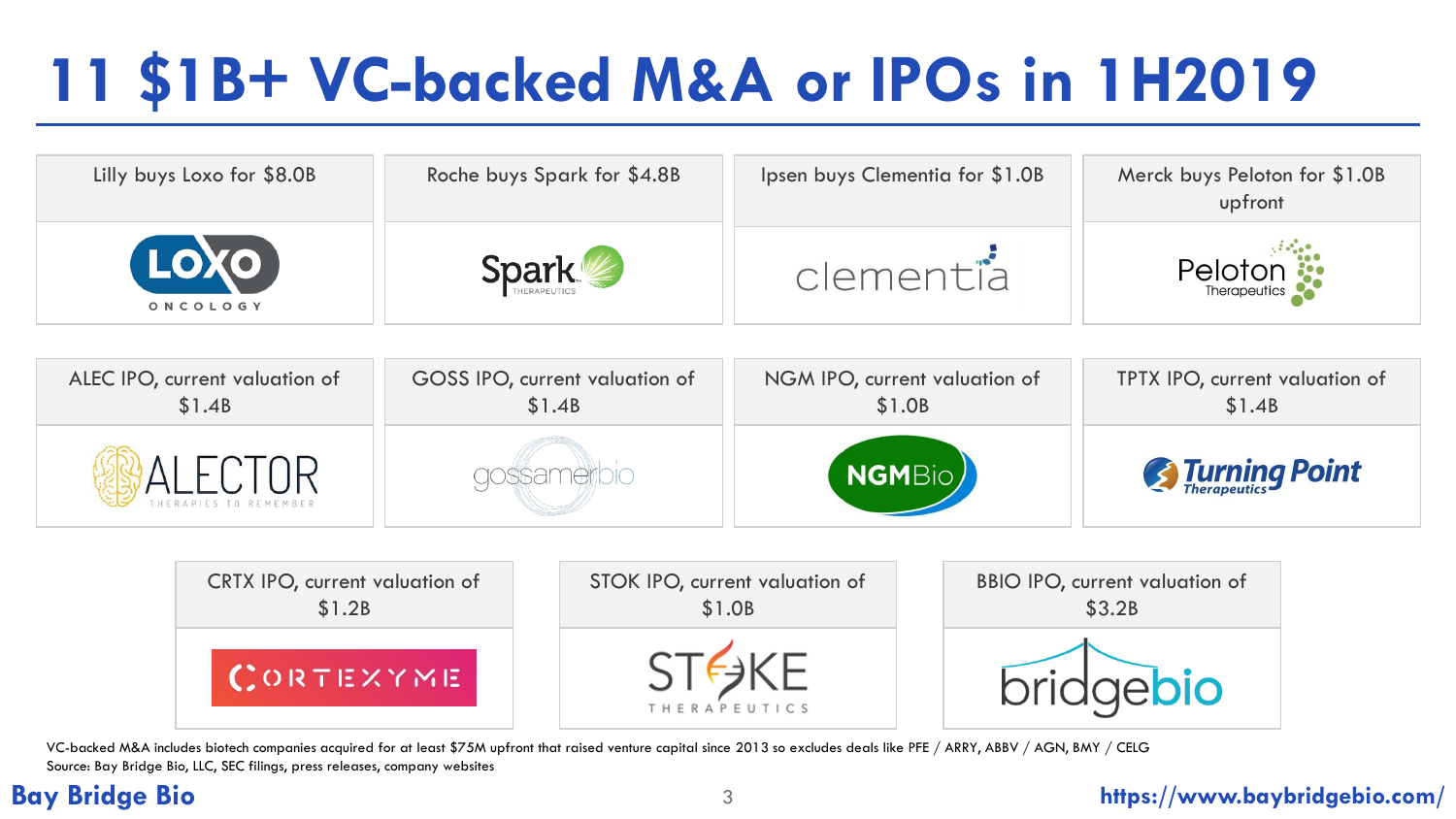# **VC funding update**

VC funding strong but down over 25% from 2018

**Bay Bridge Bio https://www.baybridgebio.com/**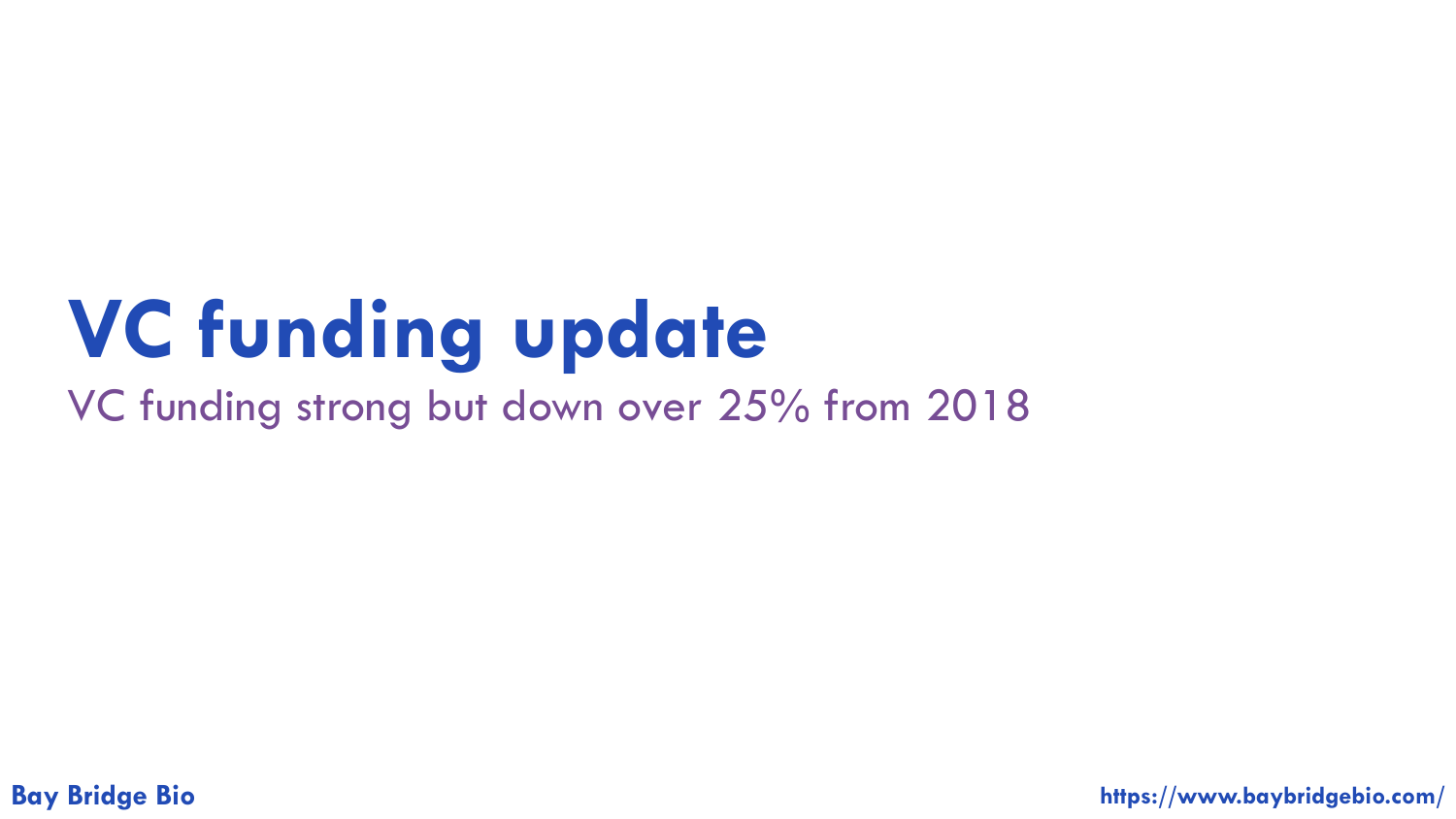# **Global biopharma VC investment down 27%**



Biopharma VC investment **down 27%** in 1H 2019 vs 1H 2018

2019 still on pace to be second highest year on record

Source for 2013-2017 data: Evaluate Ltd. Vantage 2019 Preview [http://www.evaluate.com/sites/default/files/media/download-files/Evaluate\\_Vantage\\_2019\\_Preview\\_0.pdf](http://www.evaluate.com/sites/default/files/media/download-files/Evaluate_Vantage_2019_Preview_0.pdf) Source for 2018-2019 data: Bay Bridge Bio, LLC, SEC filings, press releases, company websites

### **Bay Bridge Bio** 5 **https://www.baybridgebio.com/**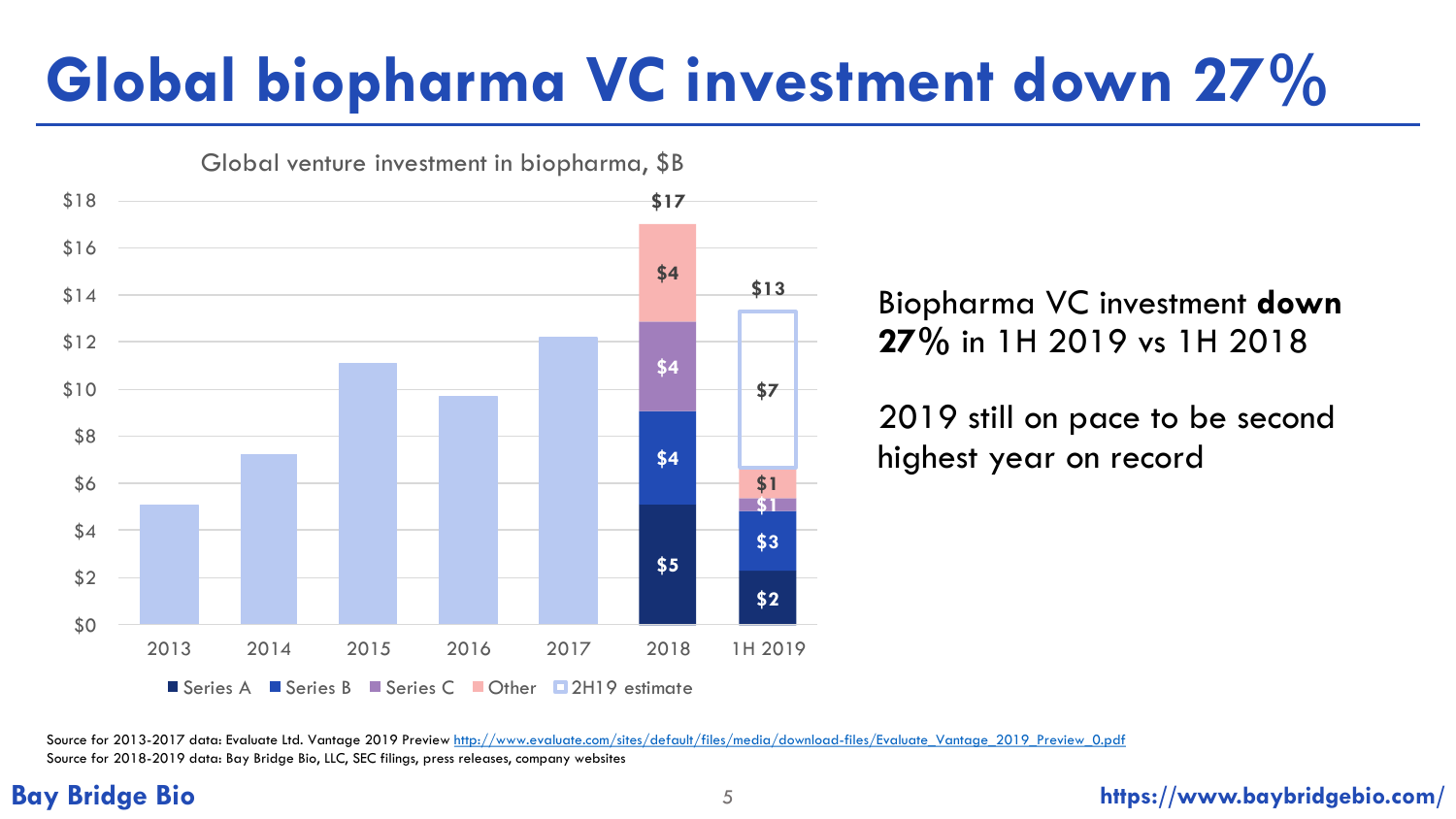## **Late stage (Series C and later) funding down sharply**



Series A funding has been steady at  $\sim$ \$1B per quarter over the last year, though down from 1H 2018

Series B funding on pace to be **30% higher than 2018**, driven by 10% higher deal volume and 11% higher average deal size

Source for 2018 data: Bay Bridge Bio, LLC, SEC filings, press releases, company websites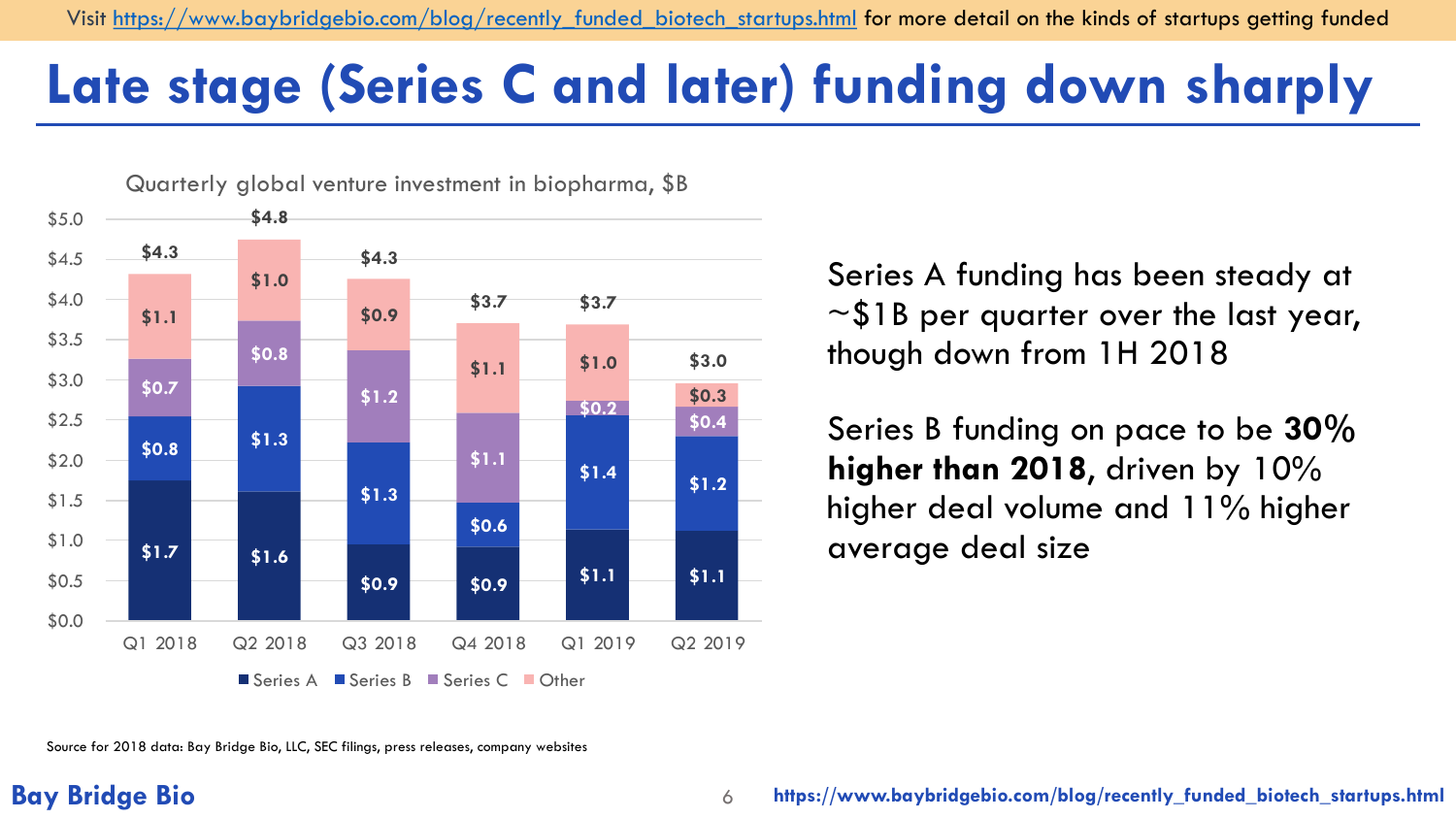# **Chinese investment in US startups down 80%+**



Trade tensions between the US and China have led to a dramatic decline in Chinese investment in US biopharma startups. Chinese investors dominated Series B funding in 2018, but have all but disappeared in 2019. US biotech VCs have picked up the slack – Series B investments in US biopharma startups is up in 1H 2019 compared to 1H 2018.

Source: Bay Bridge Bio, LLC, SEC filings, press releases, company websites

### **Bay Bridge Bio** 7 **https://www.baybridgebio.com/blog/chinese\_investment\_down\_1h2019.html**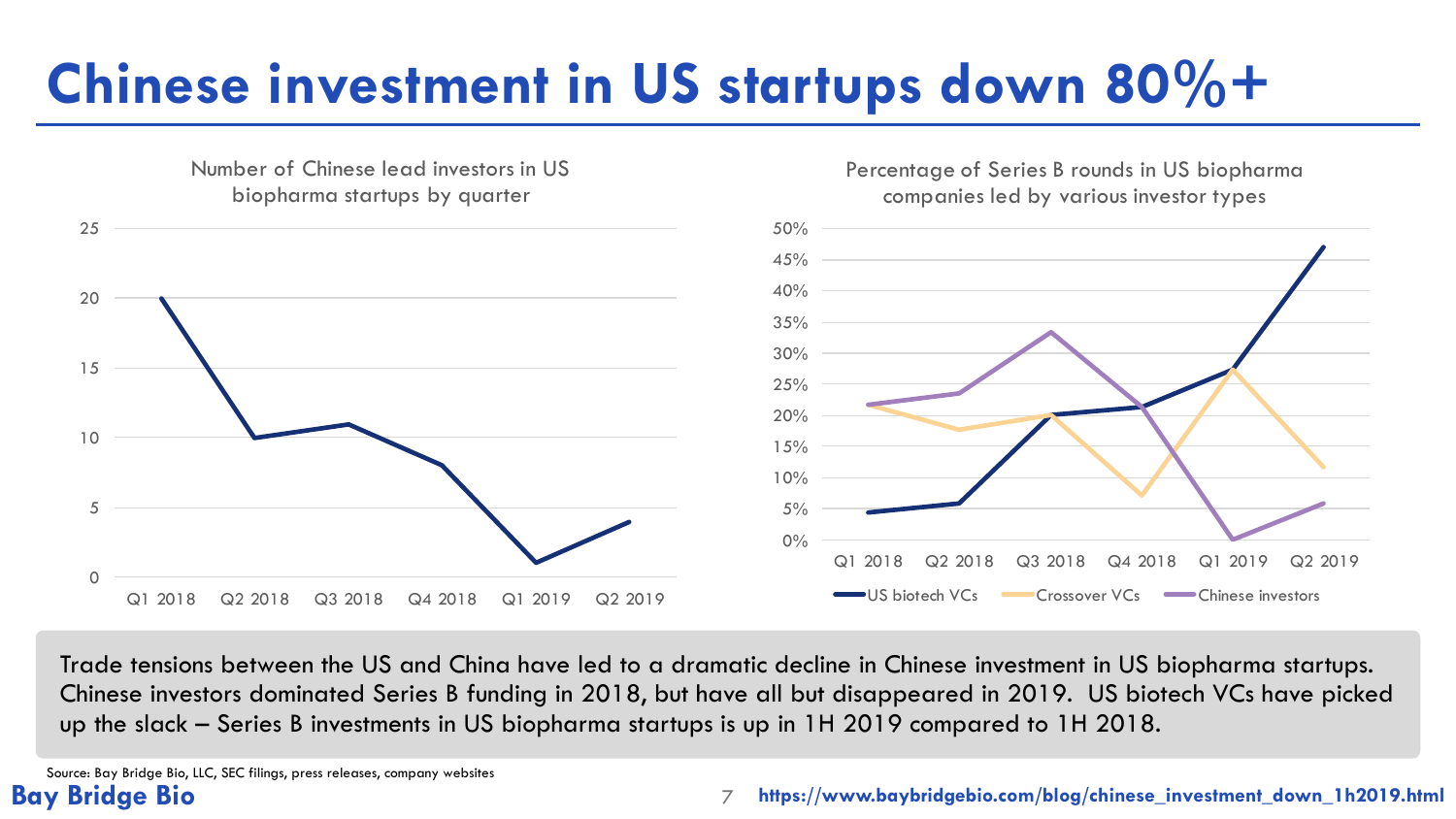# **Trade tensions are changing Series B landscape**

Series B lead investors in global biopharma startups by category, FY 2018

Series B lead investors in global biopharma startups by category, 1H 2019



The retreat of Chinese investors from ex-China deals has changed the Series B funding market (Chinese investors still obviously actively fund Chinese startups). US biotech VCs have stepped in to replace Chinese investors in Series B deals.

Source: Bay Bridge Bio, LLC, SEC filings, press releases, company websites

### **Bay Bridge Bio** 8 **https://www.baybridgebio.com/**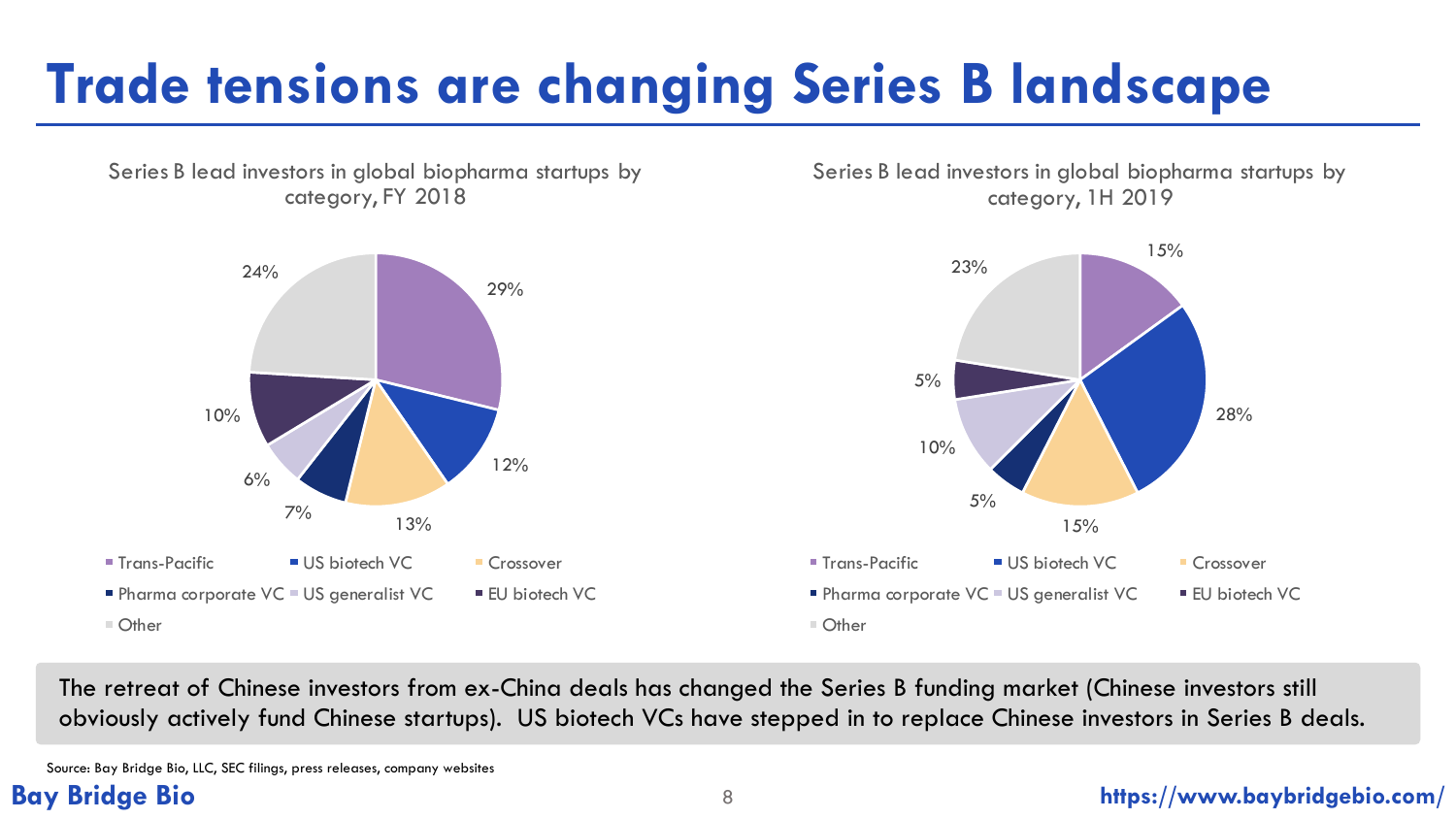# **Specialists dominate Series A, generalists follow**

Series A lead investors in global biopharma startups by category, FY 2018

Series A lead investors in global biopharma startups by category, 1H 2019



US biotech VCs dominate Series A funding. Specialist EU biotech VCs have gained share in 2019. Pharma VCs have retreated from leading Series A deals through the first half of 2019.

Source: Bay Bridge Bio, LLC, SEC filings, press releases, company websites

### **Bay Bridge Bio** 9 **https://www.baybridgebio.com/**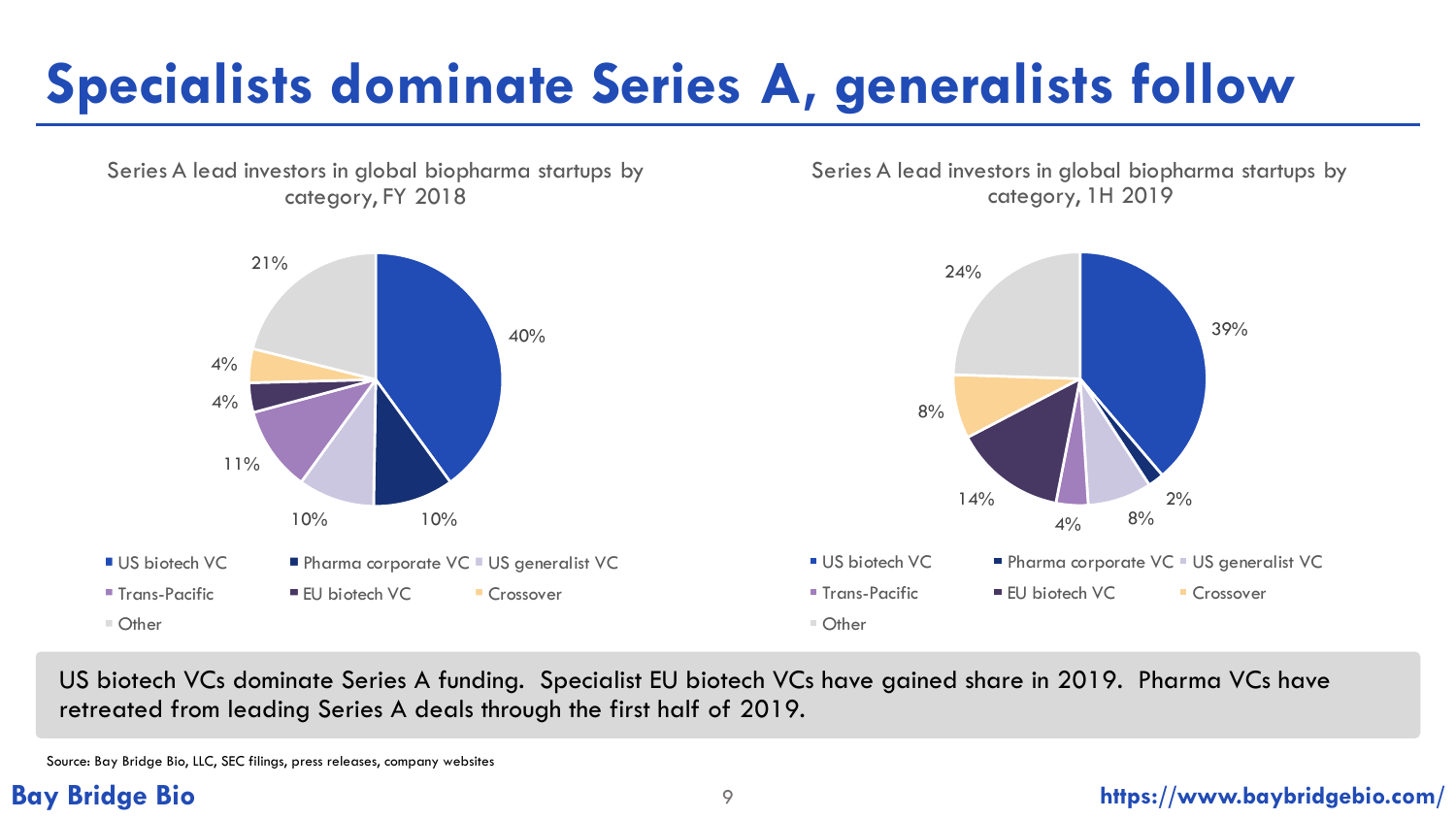## **Sofinnova, NEA, Orbimed join top 5 Series A investors**



Note: not all Series A deals are disclosed. For example, Flagship rarely discloses Series A investments so they are not represented in these totals. We cannot guarantee that our database includes all Series A deals. Source: Bay Bridge Bio, LLC, SEC filings, press releases, company websites

## **Bay Bridge Bio** 10

## **https://www.baybridgebio.com/series\_a\_b\_investors.html**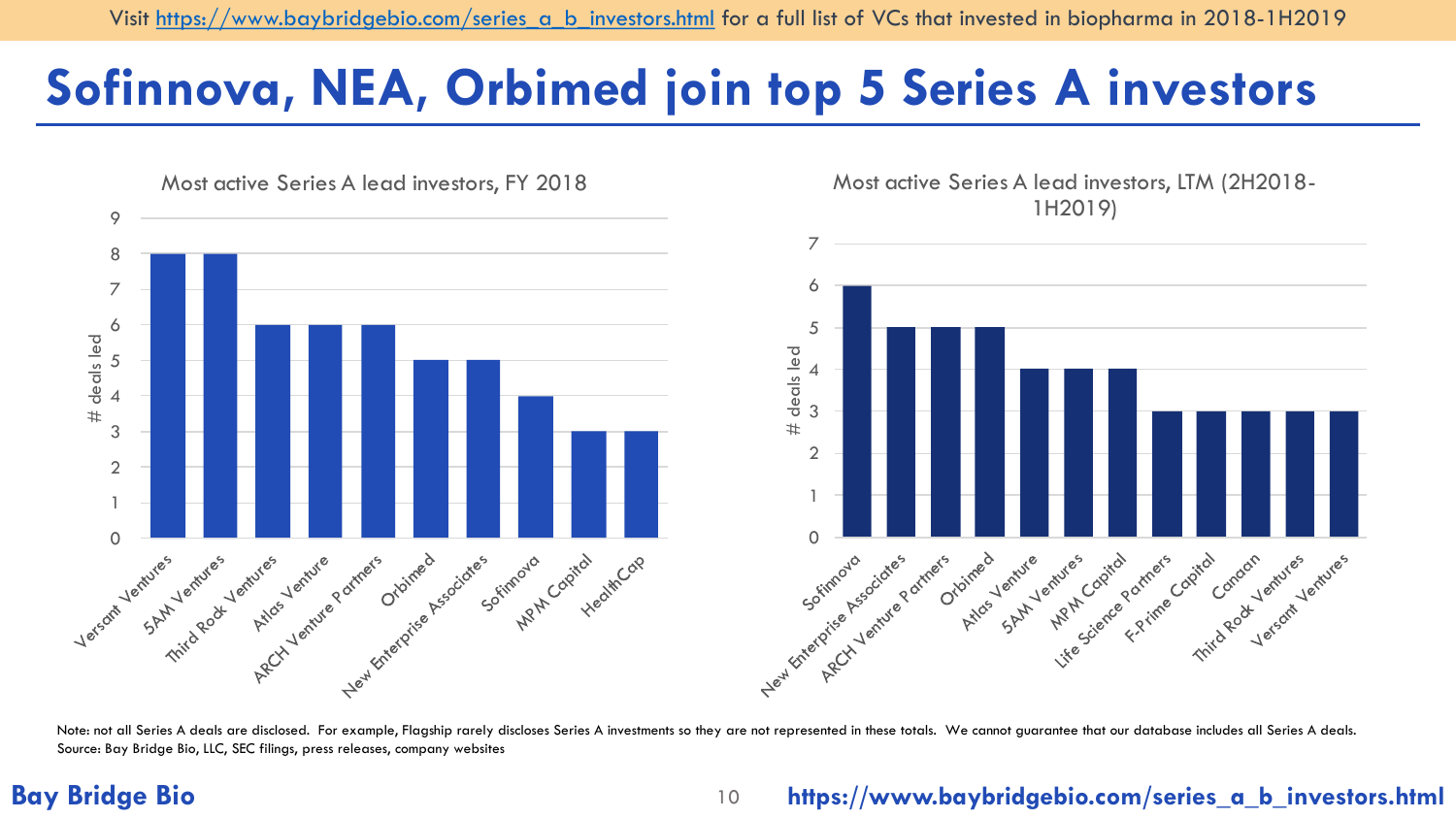Visit [https://www.baybridgebio.com/series\\_a\\_b\\_investors.html](https://www.baybridgebio.com/series_a_b_investors.html) for a full list of VCs that invested in biopharma in 2018-1H2019

## **Few active lead Series B investors**



Note: not all Series A deals are disclosed. For example, Flagship rarely discloses Series A investments so they are not represented in these totals. We cannot guarantee that our database includes all Series A deals. Source: Bay Bridge Bio, LLC, SEC filings, press releases, company websites

## **Bay Bridge Bio** 11

## **https://www.baybridgebio.com/series\_a\_b\_investors.html**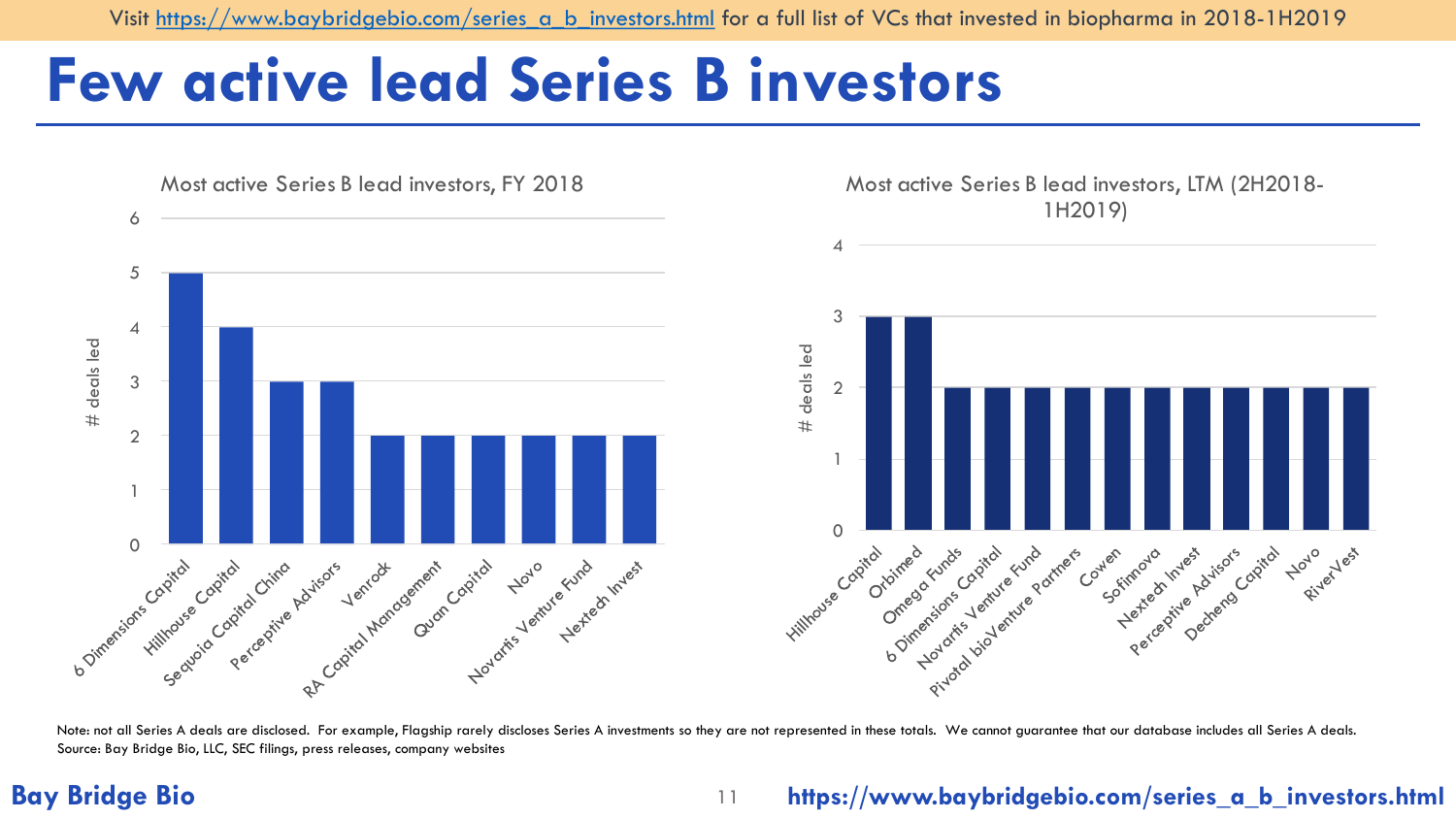Visit [https://www.baybridgebio.com/blog/recently\\_funded\\_biotech\\_startups.html](https://www.baybridgebio.com/blog/recently_funded_biotech_startups.html) for more detail on the kinds of startups getting funded

## **Fewer deals, but deals keep getting bigger**







19% of Series A rounds in 1H2019 were \$100M+, up from 11% in 2018

Source: Bay Bridge Bio, LLC, SEC filings, press releases, company websites

## **Bay Bridge Bio** 12

### **https://www.baybridgebio.com/blog/recently\_funded\_biotech\_startups.html**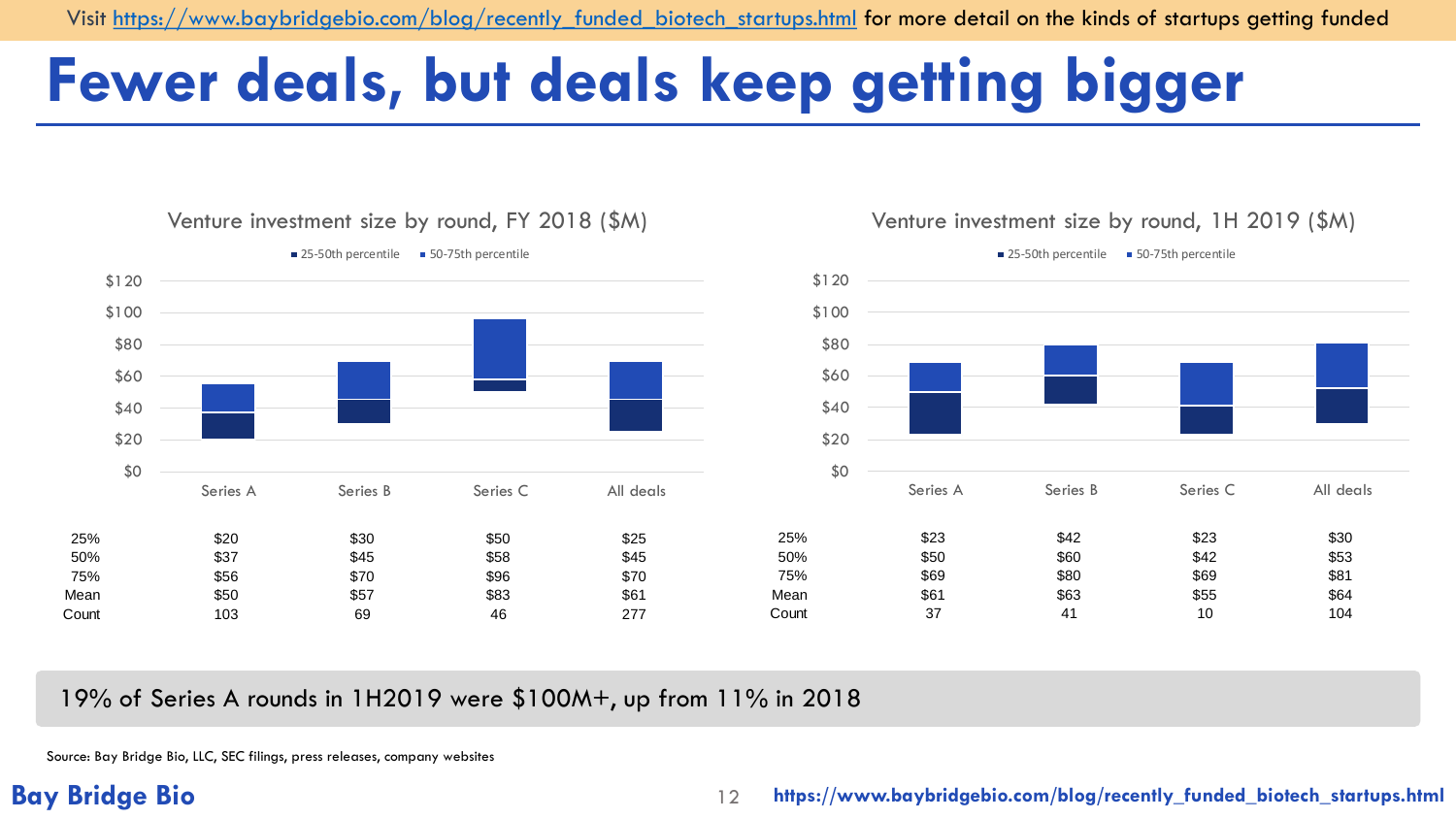# **IPO market update**

IPO market on pace to match 2018 levels

**Bay Bridge Bio https://www.baybridgebio.com/**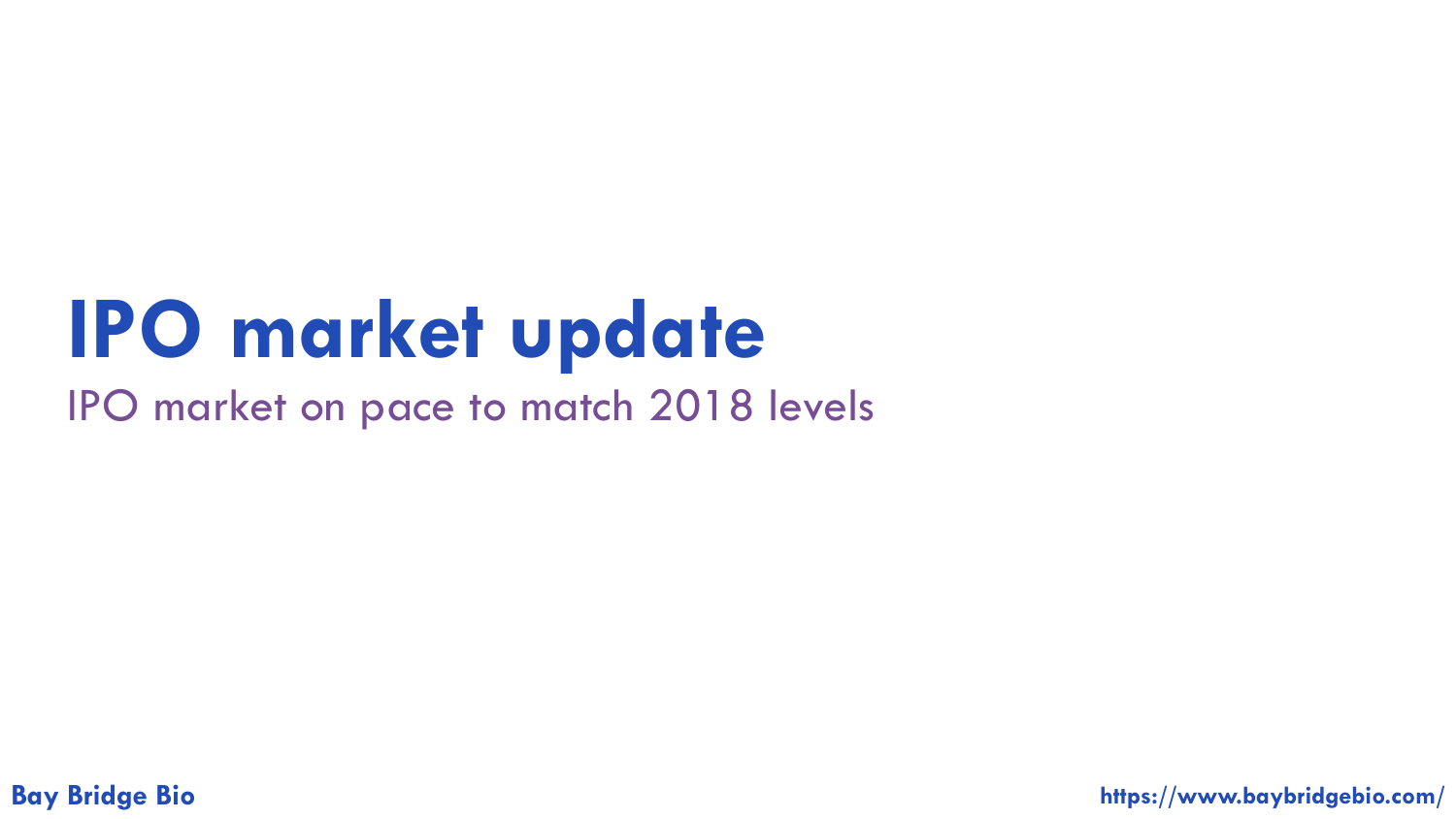# **IPO window still open**



Number of IPOs by proceeds raised (\$M)

Source: Bay Bridge Bio, LLC, SEC filings, press releases, company websites

Source for 2014-2017 data: SVB Trends in Healthcare Investments and Exits Report Mid-Year 2018, SVB and Pitchbook

VC-backed biotech IPOs over \$50M include VRCA SURF LOGC TORC ARDS KZR UMRX THOR REPL AVRO EIDX CRNX KOD ETTX XERS SRRK MNLO YMAB ARVN MGTX ITRM APTX FIXX SLDB MGTA ALLK LQDA TBIO FTSV TCDA NTGN EVLO ARMO GRTS PRNB AUTL STRO UBX RCUS RUBY CNST TWST KNSA ORTX ALLO MRNA ALEC HARP GOSS TCRR KLDO DTIL NGM TPTX HOOK TRVI AXLA NXTC CRTX MIST IDYA BCYC STOK AKRO BCEL PRVL MORF KRTX

## **Bay Bridge Bio** 14 **https://www.baybridgebio.com/**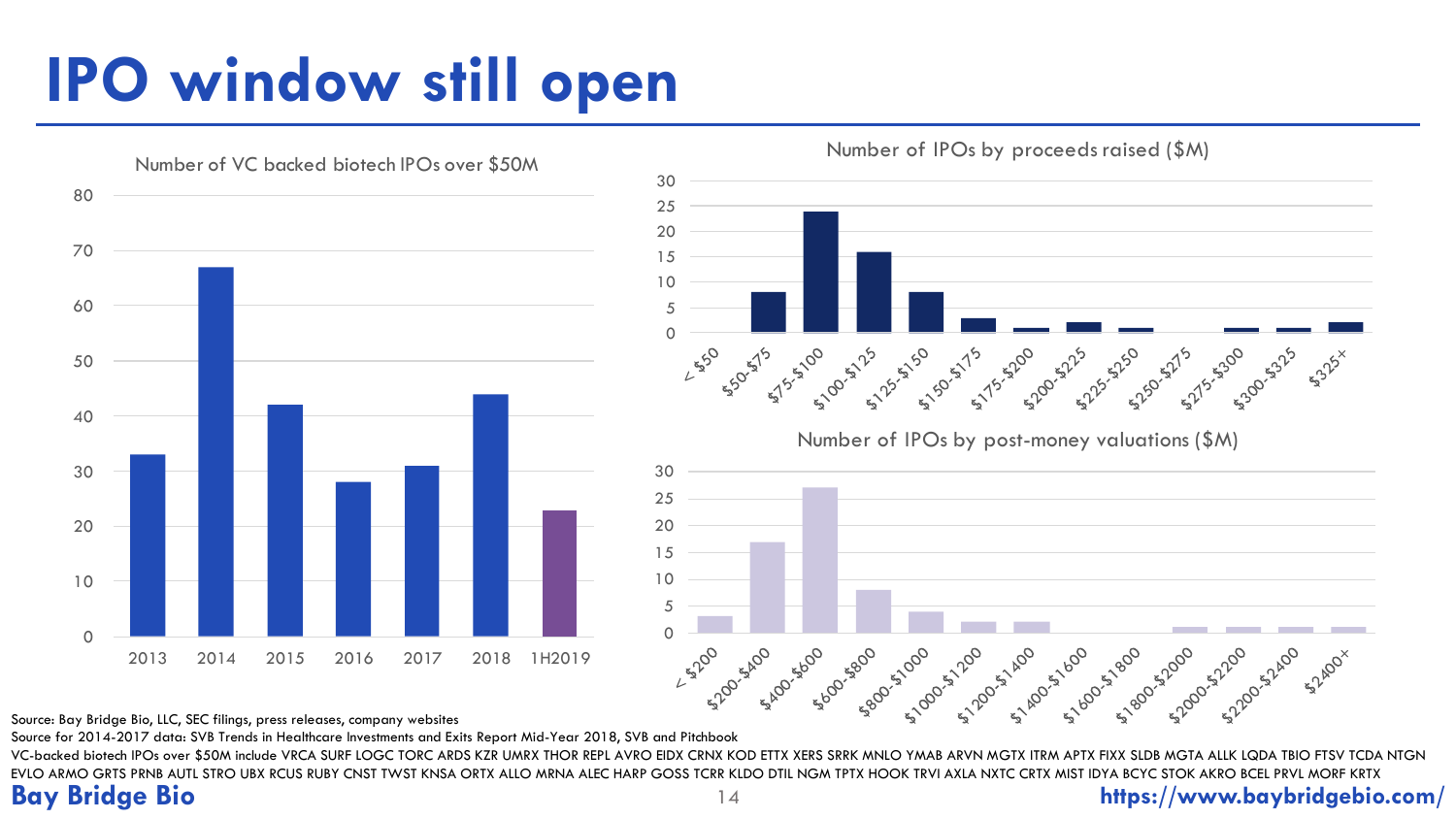# **Venture round valuations of recent IPOs**



Valuations are estimates based on publicly available information from SEC filings. For more on methodology, visit [https://www.baybridgebio.com/blog/ipo\\_2018\\_q12019.html](https://www.baybridgebio.com/blog/ipo_2018_q12019.html) Source: Bay Bridge Bio, LLC, SEC filings, press releases, company websites

### **Bay Bridge Bio** 15 **https://www.baybridgebio.com/**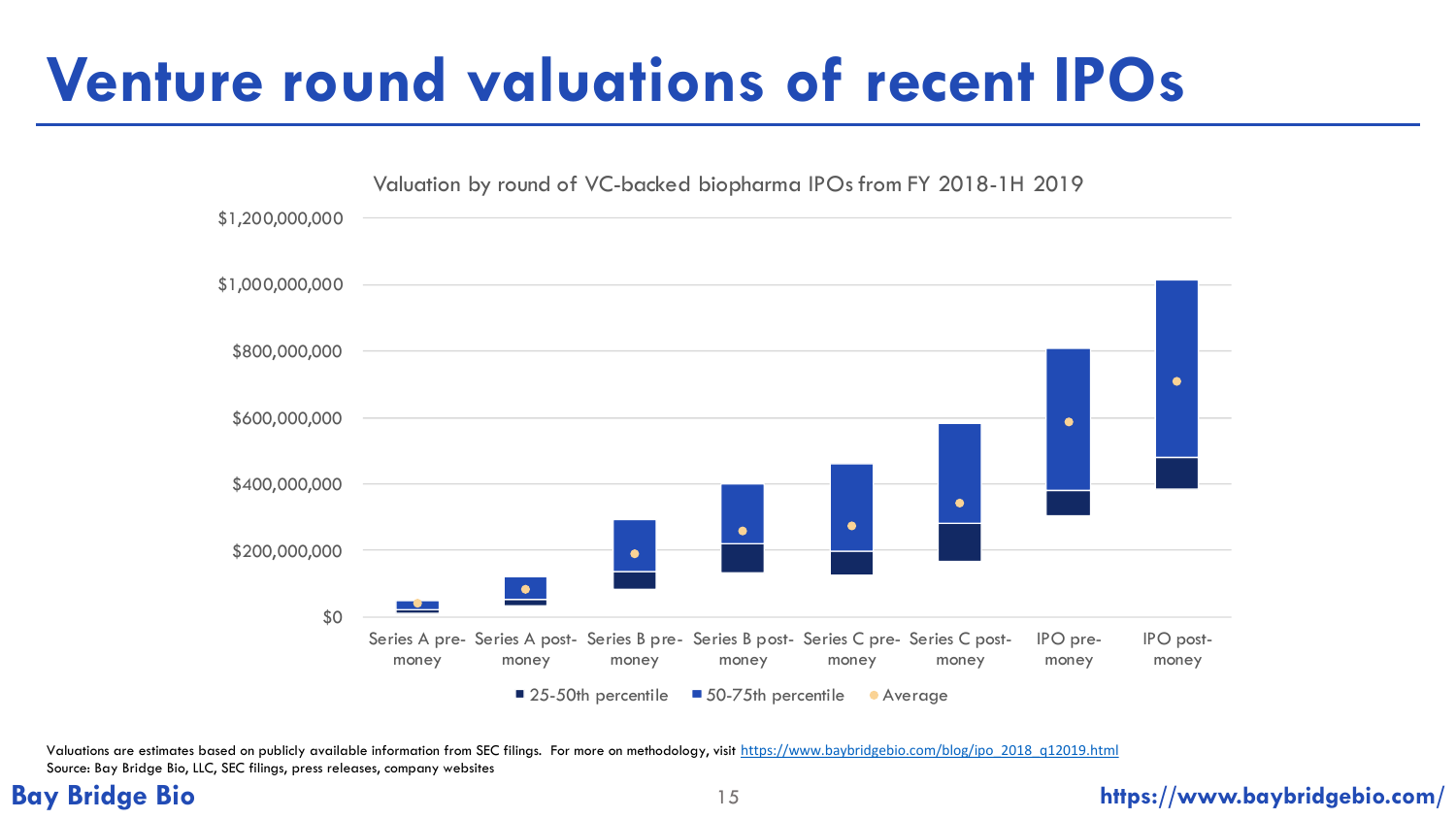# **Robust valuations even for preclinical assets**





Average IPO post-money by development stage

Source: Bay Bridge Bio, LLC, SEC filings, press releases, company websites

Some companies have multiple therapeutic areas; only most advanced development stage is shown

**Bay Bridge Bio** LIC, SEC Filings, press releases, company websites on the state of the state of the state of the state of the state of the state of the state of the state of the state of the state of the state of the stat VC-backed biotech IPOs over \$50M include VRCA SURF LOGC TORC ARDS KZR UMRX THOR REPL AVRO EIDX CRNX KOD ETTX XERS SRRK MNLO YMAB ARVN MGTX ITRM APTX FIXX SLDB MGTA ALLK LQDA TBIO FTSV TCDA NTGN EVLO ARMO GRTS PRNB AUTL STRO UBX RCUS RUBY CNST TWST KNSA ORTX ALLO MRNA ALEC HARP GOSS TCRR KLDO DTIL NGM TPTX HOOK TRVI AXLA NXTC CRTX MIST IDYA BCYC STOK AKRO BCEL PRVL MORF KRTX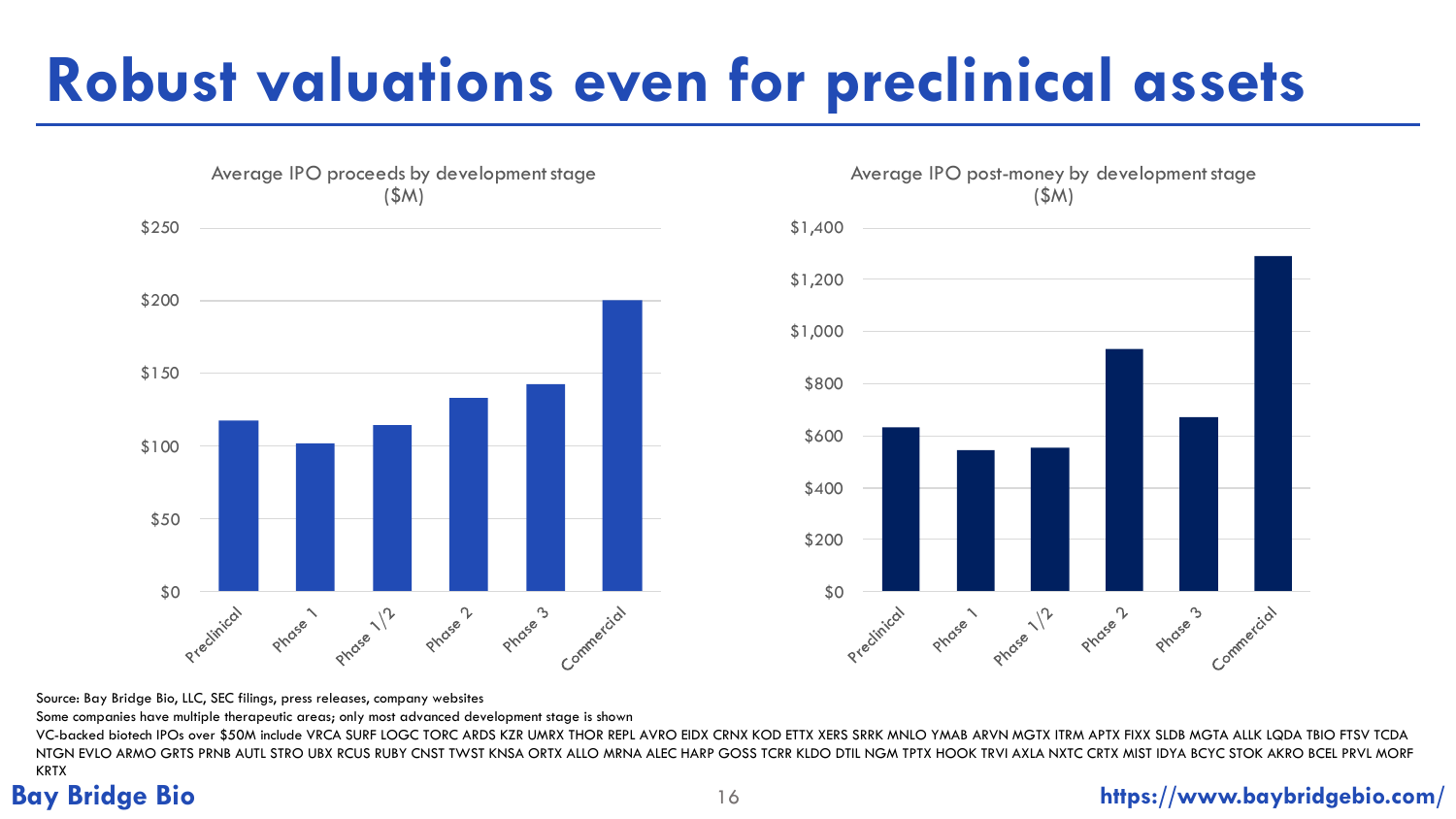# **Novel modalities command higher valuations**





### IPO post-money by therapeutic modality

### Excludes BBIO Source: Bay Bridge Bio, LLC, SEC filings, press releases, company websites

### **Bay Bridge Bio** 17 **https://www.baybridgebio.com/**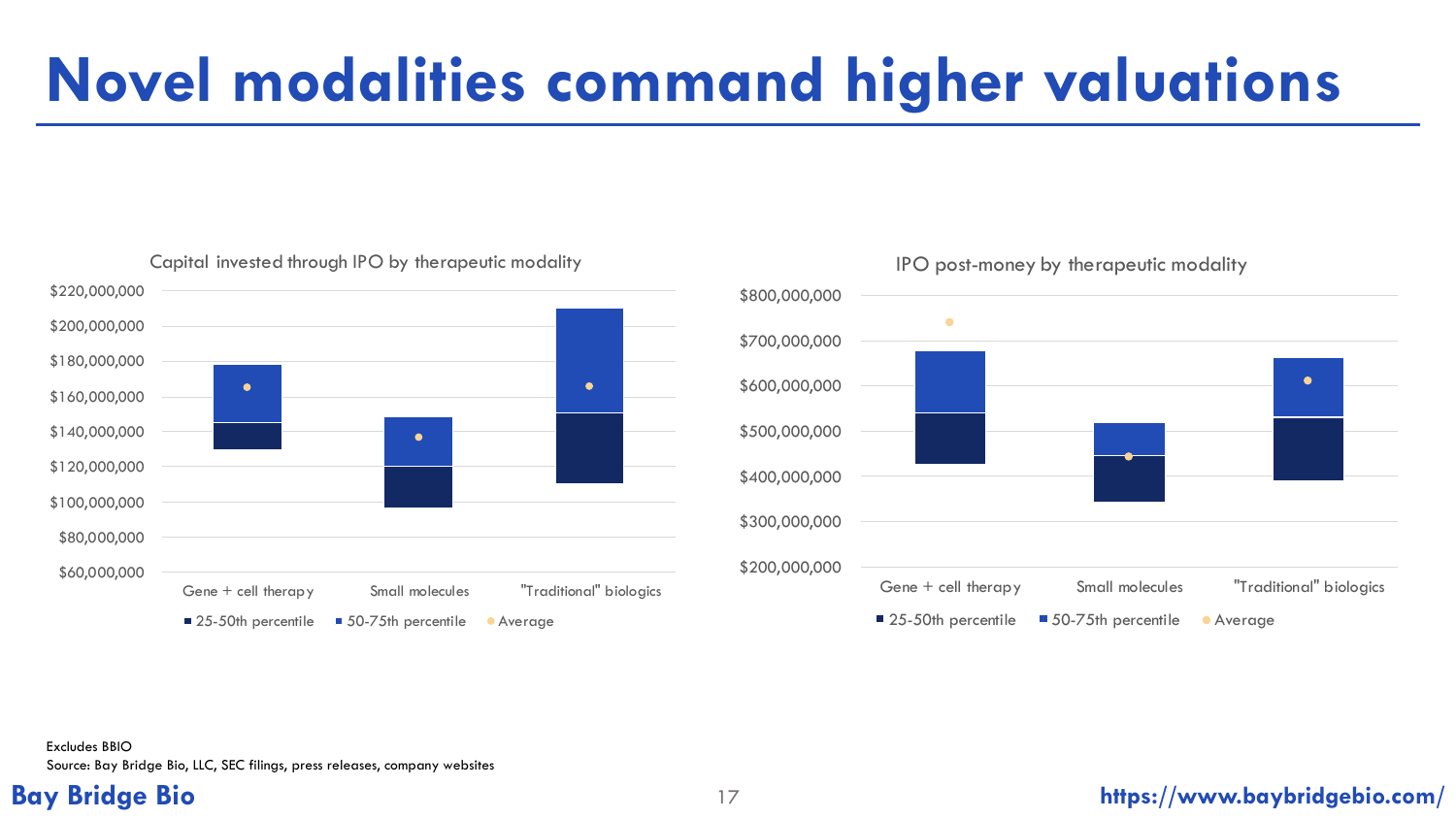# **Which funds benefited most from recent IPOs?**

An IPO is not always an exit: with IPOs just 3-4 years after Series A; investors can let returns season on public markets

### **Years from investment to IPO**

|          | From date of first tranche |        | From average date of tranches |               |     |
|----------|----------------------------|--------|-------------------------------|---------------|-----|
|          | Average                    | Median | Average                       | <b>Median</b> |     |
| Series A |                            | 3.7    | 3.2                           | 3.2           | 2.7 |
| Series B |                            | 2.1    | 1.7                           | 1.9           | 1.3 |
| Series C |                            | 1.2    | 0.7                           | 1.1           | 0.6 |
| Series D |                            | 17     | 0.6                           | 17            | 0.6 |

Source: Bay Bridge Bio, LLC, SEC filings, press releases, company websites VC-backed biotech IPOs over \$50M include VRCA SURF LOGC TORC ARDS KZR UMRX THOR REPL AVRO EIDX CRNX KOD ETTX XERS SRRK MNLO YMAB ARVN MGTX ITRM APTX FIXX SLDB MGTA ALLK LQDA TBIO FTSV TCDA NTGN EVLO ARMO GRTS PRNB AUTL STRO UBX RCUS RUBY CNST TWST KNSA ORTX ALLO MRNA ALEC HARP GOSS TCRR KLDO DTIL NGM TPTX HOOK TRVI AXLA NXTC CRTX MIST IDYA BCYC STOK AKRO BCEL PRVL MORF KRTX

|                                 | <b>Total market value of investments in</b> |                            |                                        |  |
|---------------------------------|---------------------------------------------|----------------------------|----------------------------------------|--|
|                                 |                                             | companies that went public |                                        |  |
| <b>Fund name</b>                | at IPO price                                |                            | at 6/30/2019 price # of portfolio IPOs |  |
| <b>Flagship Pioneering</b>      | \$2,933,735,489                             | \$1,893,007,665            | 5                                      |  |
| Orbimed                         | \$1,101,206,654                             | \$1,501,855,498            | 14                                     |  |
| <b>Baker Bros, Advisors</b>     | \$717,462,809                               | \$633,215,603              | 5                                      |  |
| Alta Partners                   | \$232,505,115                               | \$511,597,319              | 2                                      |  |
| <b>ARCH Venture Partners</b>    | \$484,345,443                               | \$498,055,601              | 5                                      |  |
| Atlas Venture                   | \$463,662,762                               | \$367,557,531              | 8                                      |  |
| <b>5AM Ventures</b>             | \$272,049,434                               | \$352,900,363              | 4                                      |  |
| F-Prime Capital Partners        | \$419,881,972                               | \$352,469,704              | 5                                      |  |
| <b>Polaris Venture Partners</b> | \$314,932,762                               | \$330,529,981              | 3                                      |  |
| The Column Group                | \$387,382,891                               | \$319,182,727              | 4                                      |  |
| <b>RiverVest</b>                | \$130,682,538                               | \$314,581,910              | 1                                      |  |
| <b>Sibling Capital</b>          | \$127,067,782                               | \$263,899,720              | 1                                      |  |
| SR One                          | \$171,042,917                               | \$251,291,735              | 5                                      |  |
| <b>PureTech Health</b>          | \$261,832,305                               | \$245,639,896              | 2                                      |  |
| Fidelity                        | \$344,584,502                               | \$243,669,494              | 8                                      |  |

Only includes data for companies where investors own 5%+ of common stock

## **Bay Bridge Bio** 18 **https://www.baybridgebio.com/**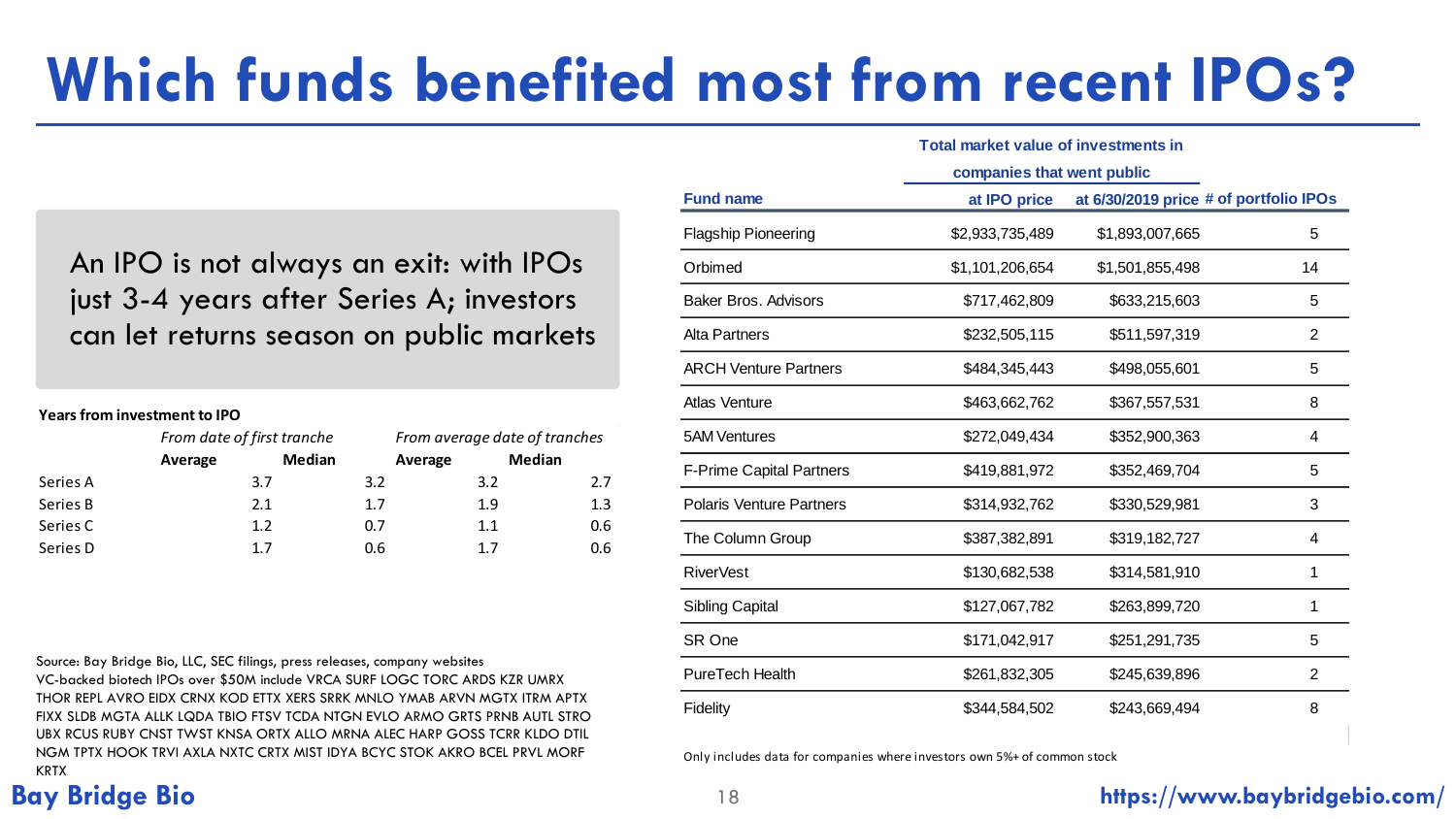## **Goldman, JPM and boutiques are top underwriters**

| <b>Name</b>               | <b>Total fees</b><br>generated (\$M) | <b>Total IPOs</b><br>underwritten |    | <b>Total left-lead</b><br>bookrunner IPOs | \$s underwritten<br>(SM) | <b>Return from investing in</b><br>underwritten IPOs thru<br>6/30/2019 <sup>1</sup> |
|---------------------------|--------------------------------------|-----------------------------------|----|-------------------------------------------|--------------------------|-------------------------------------------------------------------------------------|
| <b>Goldman Sachs</b>      | \$84                                 |                                   | 22 | 15 <sub>15</sub>                          | \$1,239                  | 14%                                                                                 |
| JP Morgan                 | \$78                                 |                                   | 20 | 14                                        | \$1,144                  | 10%                                                                                 |
| Cowen                     | \$54                                 |                                   | 24 | $\overline{2}$                            | \$768                    | 4%                                                                                  |
| <b>SVB Leerink</b>        | \$50                                 |                                   | 21 | $\overline{2}$                            | \$719                    | 19%                                                                                 |
| <b>Jefferies</b>          | \$50                                 |                                   | 23 | 12                                        | \$742                    | 24%                                                                                 |
| <b>BofA Merrill Lynch</b> | \$45                                 |                                   | 16 | 9                                         | \$653                    | 21%                                                                                 |
| Morgan Stanley            | \$44                                 |                                   | 13 | 10                                        | \$664                    | $-30%$                                                                              |
| Citigroup                 | \$19                                 |                                   | 8  | 3                                         | \$274                    | $-4%$                                                                               |
| Evercore                  | \$19                                 |                                   | 10 | $\mathbf 0$                               | \$272                    | 13%                                                                                 |
| Piper Jaffray             | \$14                                 |                                   | 9  | 0                                         | \$212                    | 0%                                                                                  |

Investment banks have generated \$547M in fees from underwriting major VC-backed IPOs in 2018- 1H2019

Life sci specialists Cowen and Leerink lead fewer deals, but get more fees than many bulge-bracket banks

All figures represent IPOs of VC-backed biopharma companies with proceeds of over \$50M from 1/1/2018-6/30/2019

 $^1$  Represents change in share price from IPO to 6/30/2019  $^*$  dollars underwritten for each company / total dollars underwritten

Source: Bay Bridge Bio, https://www.baybridgebio.com/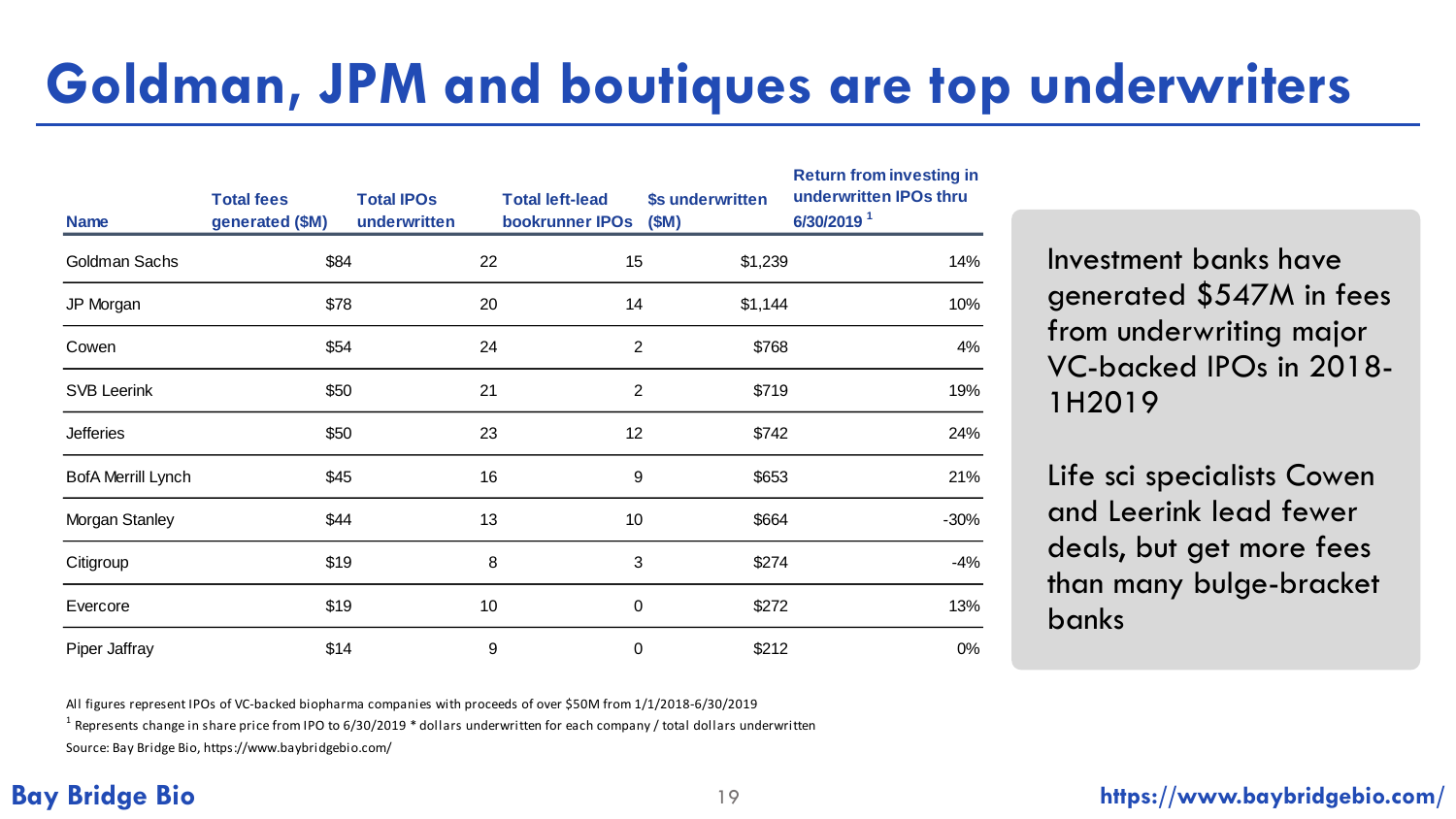# **Wide distribution in % returns of IPOs**



Source: Bay Bridge Bio, LLC, SEC filings, press releases, company websites; note that major VC ownership only includes investors owning 5% or more of outstanding stock, so understates total VC returns

## **Bay Bridge Bio** 20 **https://www.baybridgebio.com/**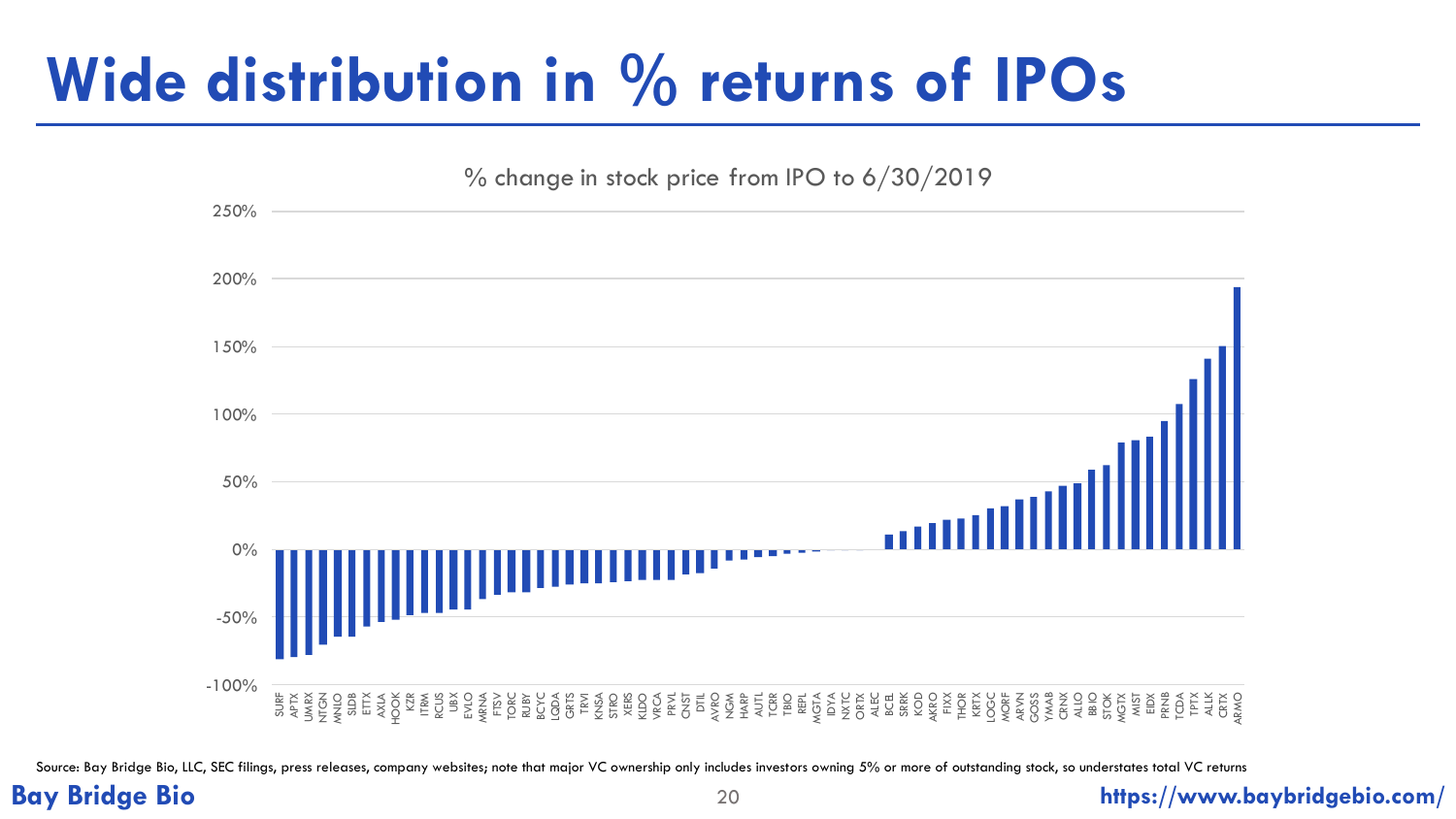## **Moderna \$ losses outweigh rest of sector gains**



Source: Bay Bridge Bio, LLC, SEC filings, press releases, company websites; note that major VC ownership only includes investors owning 5% or more of outstanding stock, so understates total VC returns

### **Bay Bridge Bio** 21 **https://www.baybridgebio.com/**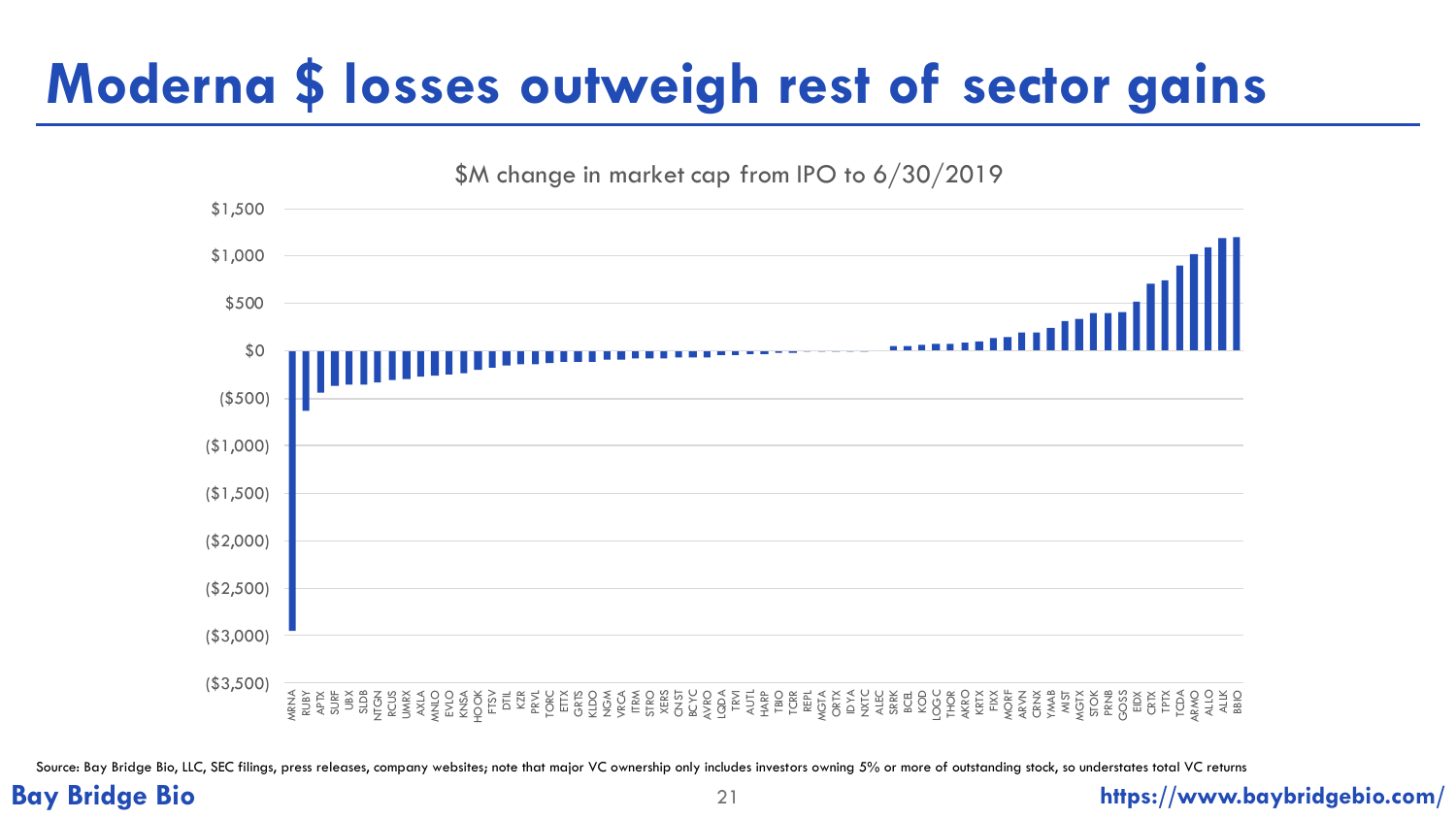# **Major VC-backed biotech IPOs outperform**



Excluding Moderna, major FY 2018-1H 2019 VC-backed IPOs as a market-cap-weighted class **returned 11% from IPO price to 6/30/2019**. VCs returned ~4x from venture investment to 6/30/2019.

Source: Bay Bridge Bio, LLC, SEC filings, press releases, company websites; note that major VC ownership only includes investors owning 5% or more of outstanding stock, so understates total VC returns

### **Bay Bridge Bio** 22 **https://www.baybridgebio.com/**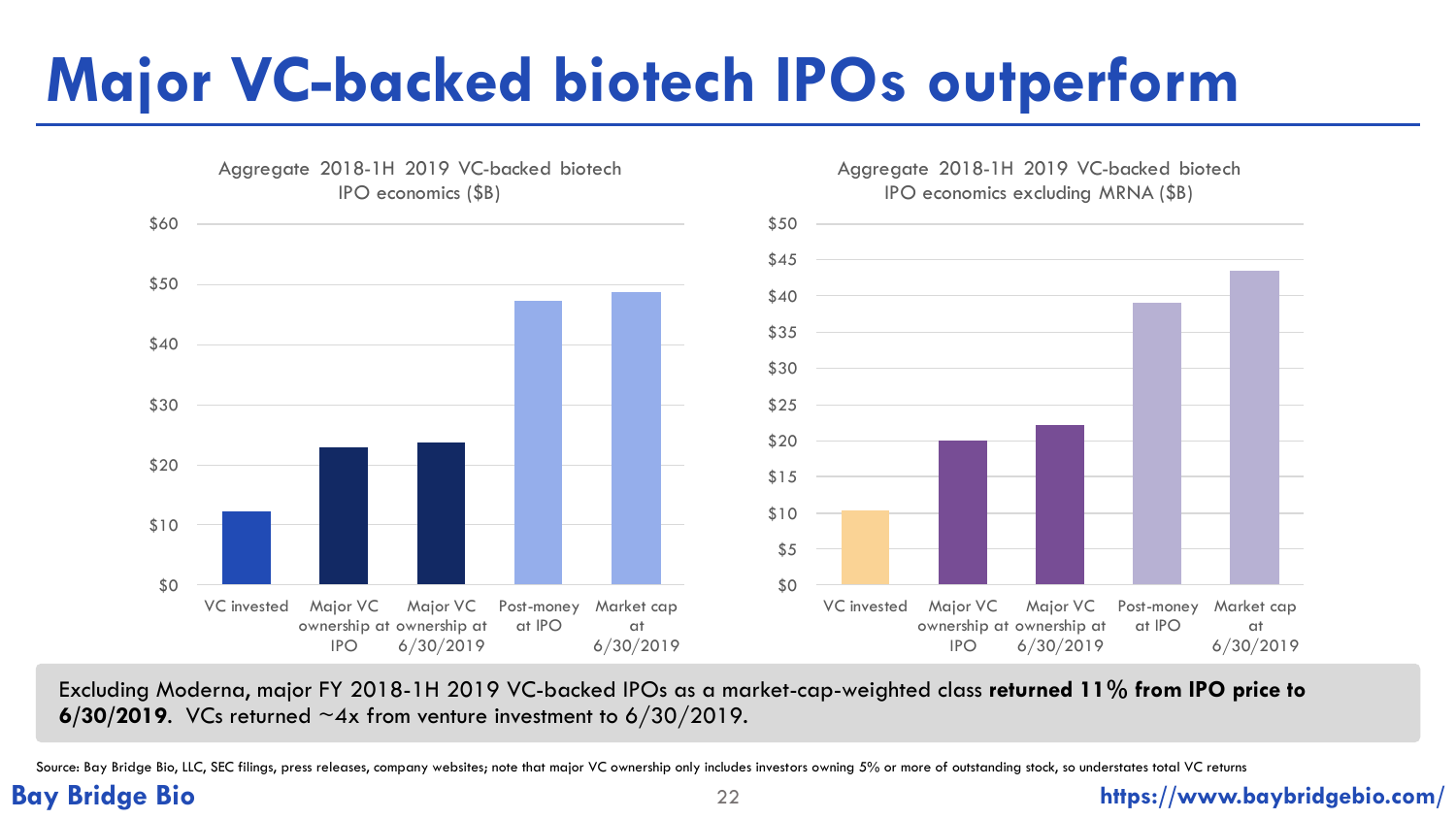## **Phase 1-2, cancer and rare disease IPOs common**







 $\blacksquare$  Inflammation

- Cardiovascular disease
- **Metabolic disorders**
- **Immunology**
- **Neurodegenerative**
- Ophthalmology
- Liver disease
- **Infectious disease**
- **Autoimmune**
- **Neurology**
- Other
- Rare disease
- Oncology

Source: Bay Bridge Bio, LLC, SEC filings, press releases, company websites

Some companies have multiple therapeutic areas; only most advanced development stage is shown

VC-backed biotech IPOs over \$50M include VRCA SURF LOGC TORC ARDS KZR UMRX THOR REPL AVRO EIDX CRNX KOD ETTX XERS SRRK MNLO YMAB ARVN MGTX ITRM APTX FIXX SLDB MGTA ALLK LQDA TBIO FTSV TCDA NTGN EVLO ARMO GRTS PRNB AUTL STRO UBX RCUS RUBY CNST TWST KNSA ORTX ALLO MRNA ALEC HARP GOSS TCRR KLDO DTIL NGM TPTX HOOK TRVI AXLA NXTC CRTX MIST IDYA BCYC STOK AKRO BCEL PRVL MORF KRTX

## **Bay Bridge Bio** 23 **https://www.baybridgebio.com/**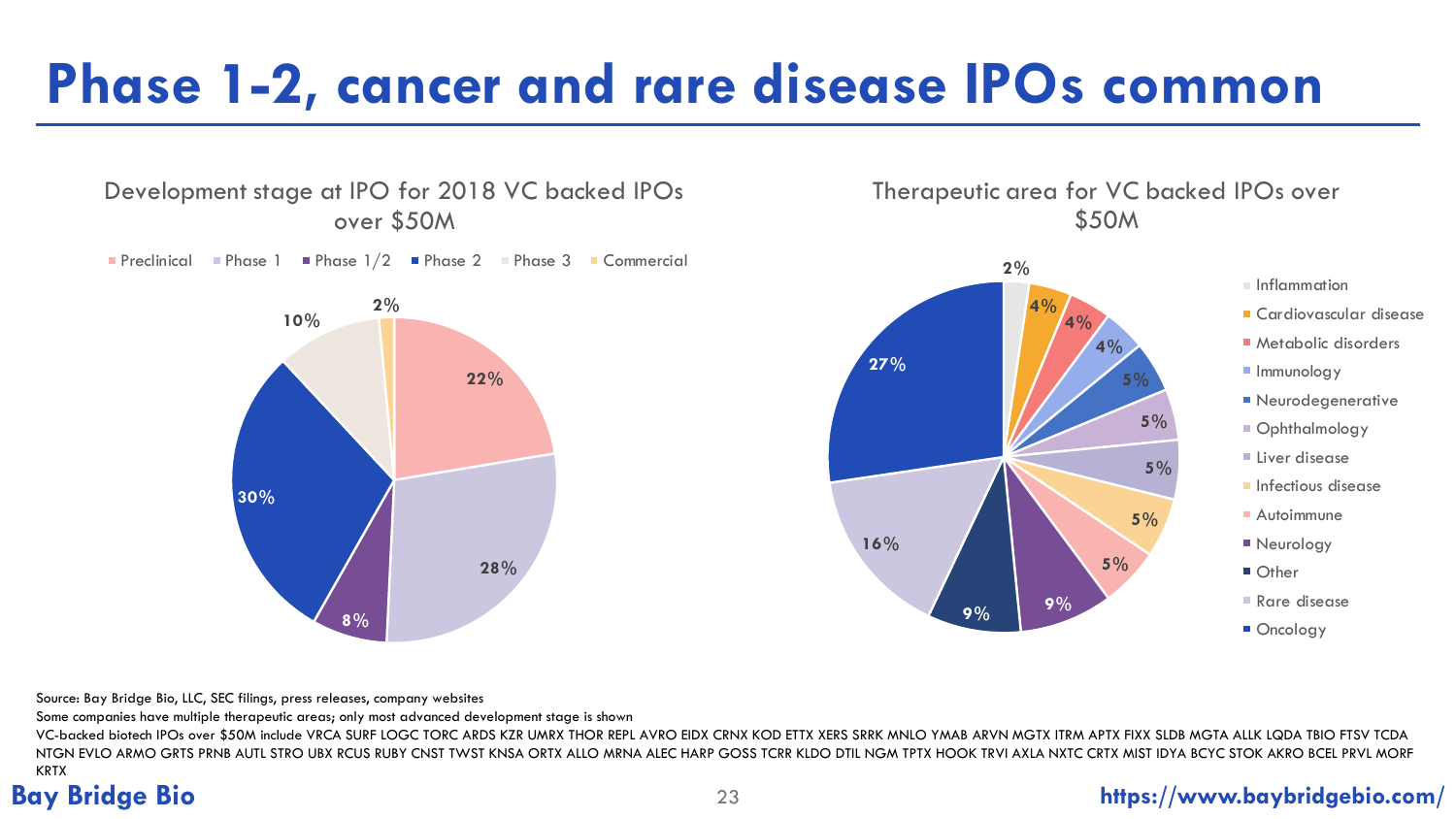## **Non-traditional modalities common in recent IPOs**

Therapeutic modalities of VC-backed biopharma companies that IPO'd in



Source: Bay Bridge Bio, LLC, SEC filings, press releases, company websites

Some companies have multiple therapeutic areas; only most advanced development stage is shown

VC-backed biotech IPOs over \$50M include VRCA SURF LOGC TORC ARDS KZR UMRX THOR REPL AVRO EIDX CRNX KOD ETTX XERS SRRK MNLO YMAB ARVN MGTX ITRM APTX FIXX SLDB MGTA ALLK LQDA TBIO FTSV TCDA NTGN EVLO ARMO GRTS PRNB AUTL STRO UBX RCUS RUBY CNST TWST KNSA ORTX ALLO MRNA ALEC HARP GOSS TCRR KLDO DTIL NGM TPTX HOOK TRVI AXLA NXTC CRTX MIST IDYA BCYC STOK AKRO BCEL PRVL MORF KRTX

## **Bay Bridge Bio** 24 **https://www.baybridgebio.com/**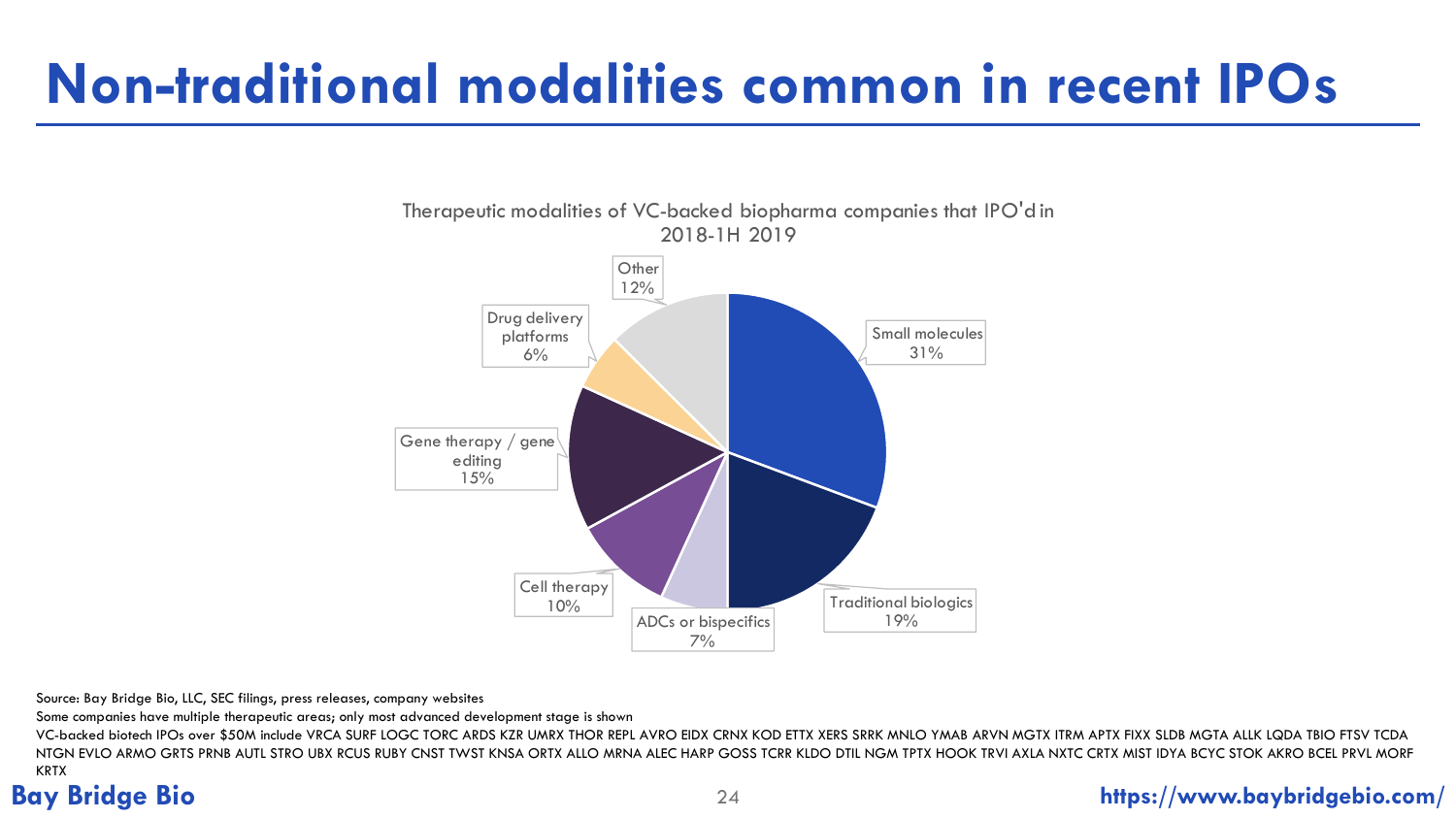# **M&A market update**

No signs that VC-backed M&A is returning to 2015 levels

**Bay Bridge Bio https://www.baybridgebio.com/**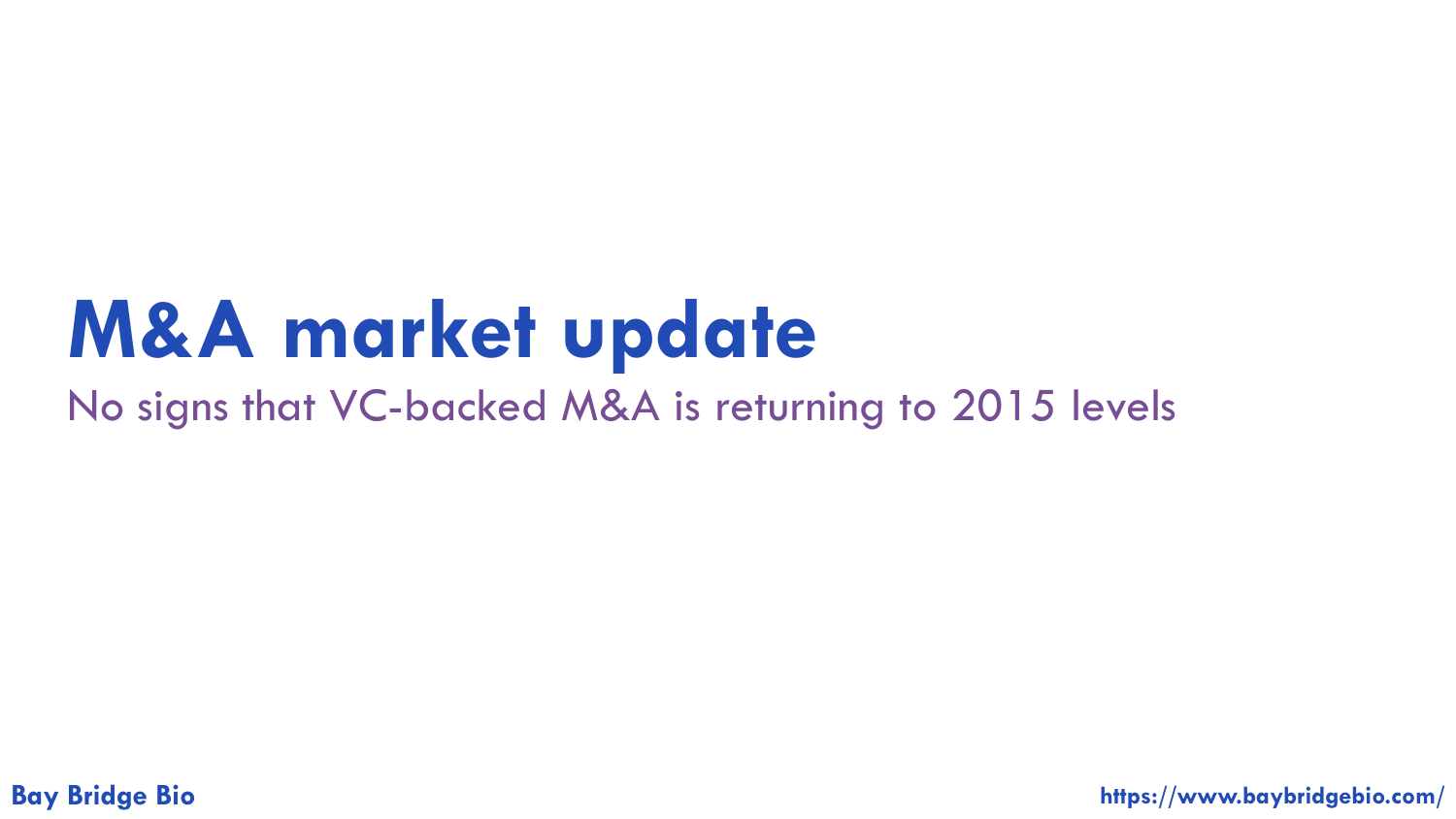## **1H19 M&A volume below 1H18 but above 2H18**

\$16.7B upfront / \$20.5B total in 1H 2019, vs. \$23.8B upfront / \$32B total M&A consideration in 1H 2018 and \$2.6B upfront / \$5.5B total for FY 2018

Number of VC-backed startups acquired by upfront consideration, FY 2018-1H 2019 (\$M)







VC-backed M&A includes biotech companies acquired for at least \$75M upfront that raised venture capital since 2013

Source: Bay Bridge Bio, LLC, SEC filings, press releases, company websites; note that major VC ownership only includes investors owning 5% or more of outstanding stock, so understates total VC returns

## **Bay Bridge Bio** 26 **https://www.baybridgebio.com/**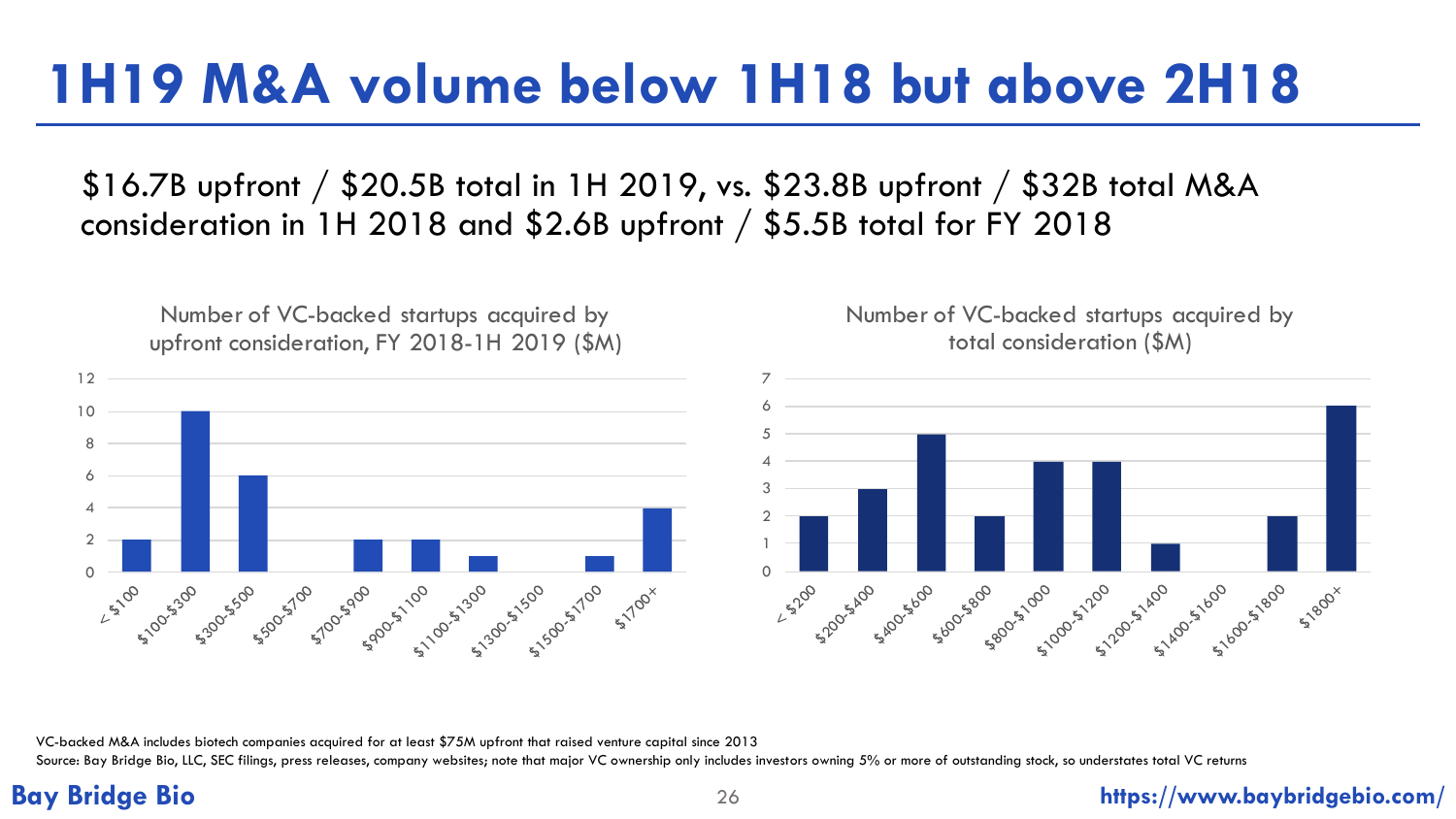# **Oncology, rare disease primary M&A focus**

In 2018, the only deals commanding \$500M+ upfront were pivotal / Phase 3 assets (including Juno and AveXis); in 1H 2019, there was one Phase 2 acquisition with upfront over \$500M (Peloton)



VC-backed M&A includes biotech companies acquired for at least \$75M upfront that raised venture capital since 2013

Source: Bay Bridge Bio, LLC, SEC filings, press releases, company websites; note that major VC ownership only includes investors owning 5% or more of outstanding stock, so understates total VC returns

## **Bay Bridge Bio** 27 **https://www.baybridgebio.com/**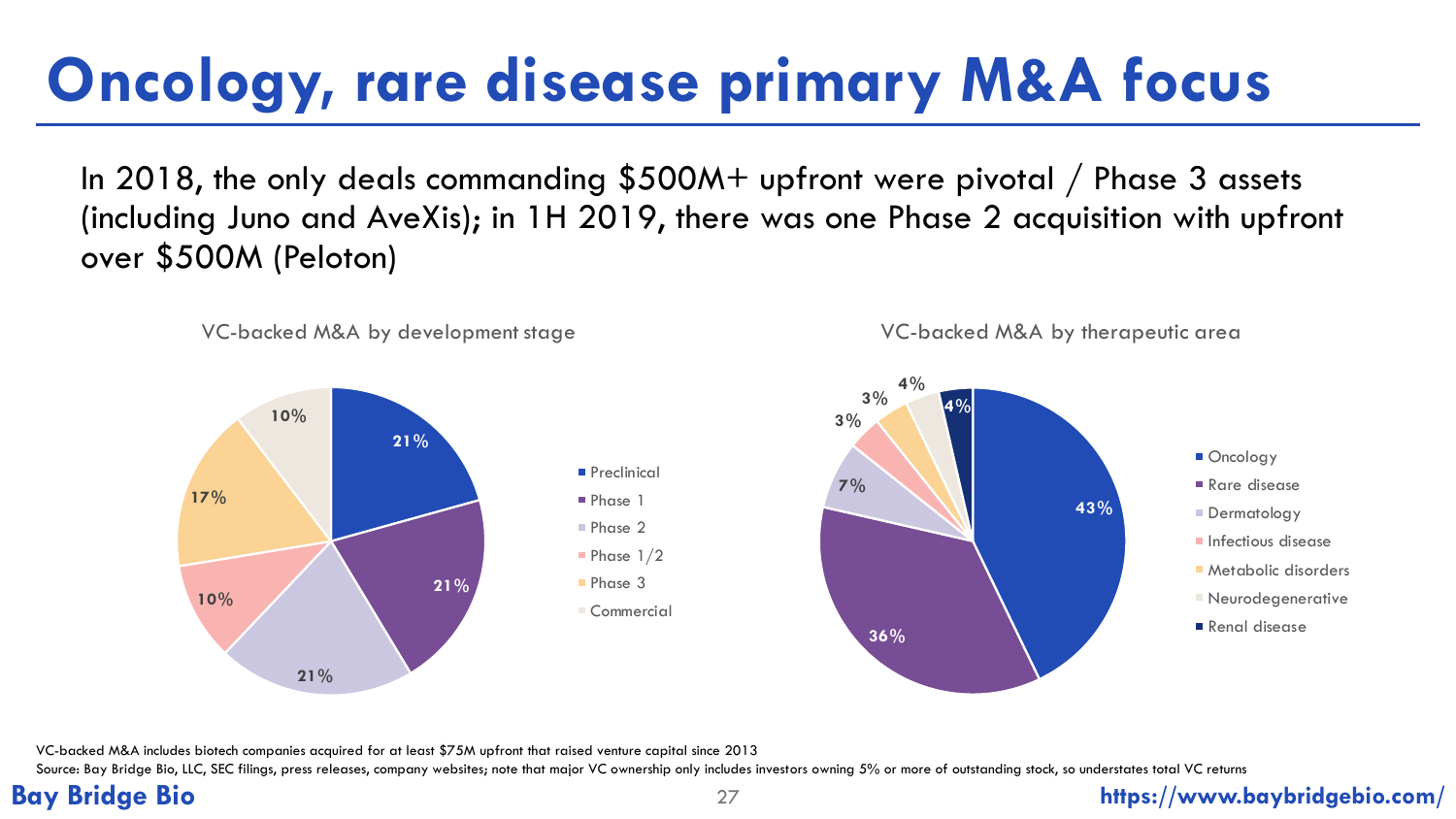## **Will there be more mega-mergers?**

The first half of 2019 began and ended with mega-mergers. In January, Bristol-Myers Squibb announced it was acquiring Celgene for \$74B. In June, AbbVie announced it would acquire Allergan for \$63B.

It's no secret that big pharma is still struggling to replace aging blockbusters. AbbVie exemplifies this phenomenon: in 2018, Humira generated \$19.9B in revenue for AbbVie, representing 61% of AbbVie's total 2018 revenue of \$32.7B. Humira's European patents recently expired, and its US patents will expire in 2023. Replacing \$20B in revenue is no easy task, and buying a huge company like Allergan is one way to do it (though many argue it's not the best way). Regeneron, Roche, Gilead, Amgen also rely on just a few products for a sizable portion of revenue. Other companies like Pfizer, Sanofi and GSK have less revenue concentration, but still get 10-20% of revenue from one or two products.

From 2013 to 2015, big pharma companies aggressively acquired startups in an effort to bolster their product pipelines and replace revenue from off-patent blockbusters. But pharma has been acquiring fewer startups from 2016 onward, opting for other strategies to fill its pipelines: internal R&D, larger M&A, or development collaborations with startups. If big pharma companies continue to opt for large M&A rather than buying startups, that will potentially negatively impact the IPO and VC market.

Many speculate that large biotechs like Biogen, BioMarin, Alexion or even Gilead are attractive acquisition candidates for big pharma companies like Merck or J&J. Acquisitions of this size would transform the pharma landscape, further consolidating power in the hands of a few big companies. With fewer potential buyers, startups would have less leverage and potentially command lower valuations.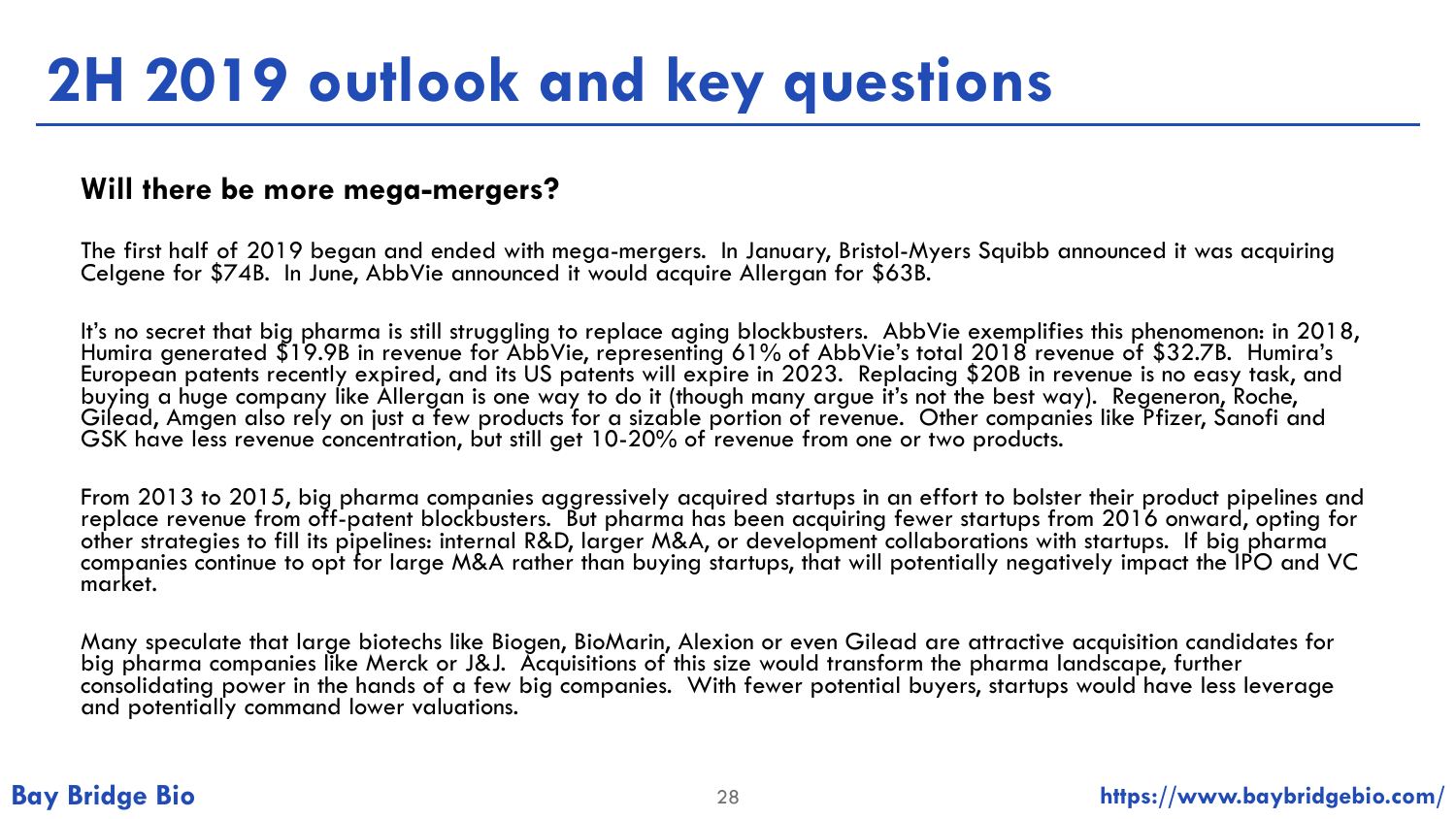### **Gene and cell therapy pricing**

Novartis made headlines in May when it announced its \$2.1M price tag for its gene therapy Zolgensma, making it the most expensive drug in the world. Zolgensma is designed to be a "one-shot" therapy with curative potential (patients typically develop an immune response to the viruses that deliver gene therapies after one injection, making multiple injections impossible).

The drug has shown incredible results in clinical studies, potentially curing Type 1 Spinal Muscular Atrophy (SMA), a disease that would otherwise kill almost 90% of affected infants before age 2. But no one knows how long the effect will last or what the longer term health outcomes will be.

The \$2.1M price tag is considered higher than the acceptable cost-effectiveness threshold. However, another therapy for SMA, Biogen's Spinraza, is deemed to be even less cost-effective than Zolgensma. Nevertheless, it is an incredibly successful drug, generating over \$800M in sales in its first year on the market.

Whether Zolgensma will succeed with a \$2.1M price tag is a very important issue. Gene and cell therapies hold tremendous promise, and the industry is increasingly betting on these technologies to build the drugs of the future (as evidenced by the acquisitions of Kite, Gilead, AveXis, Spark and others). But these drugs are incredibly expensive to develop and manufacture – AveXis spent over \$700M getting Zolgensma to market – and most gene and cell therapy launches to date have been underwhelming.

If Zolgensma is a flop, it might put a damper on the whole gene and cell therapy field. If it is successful, we may see yet more M&A and investment in this space.